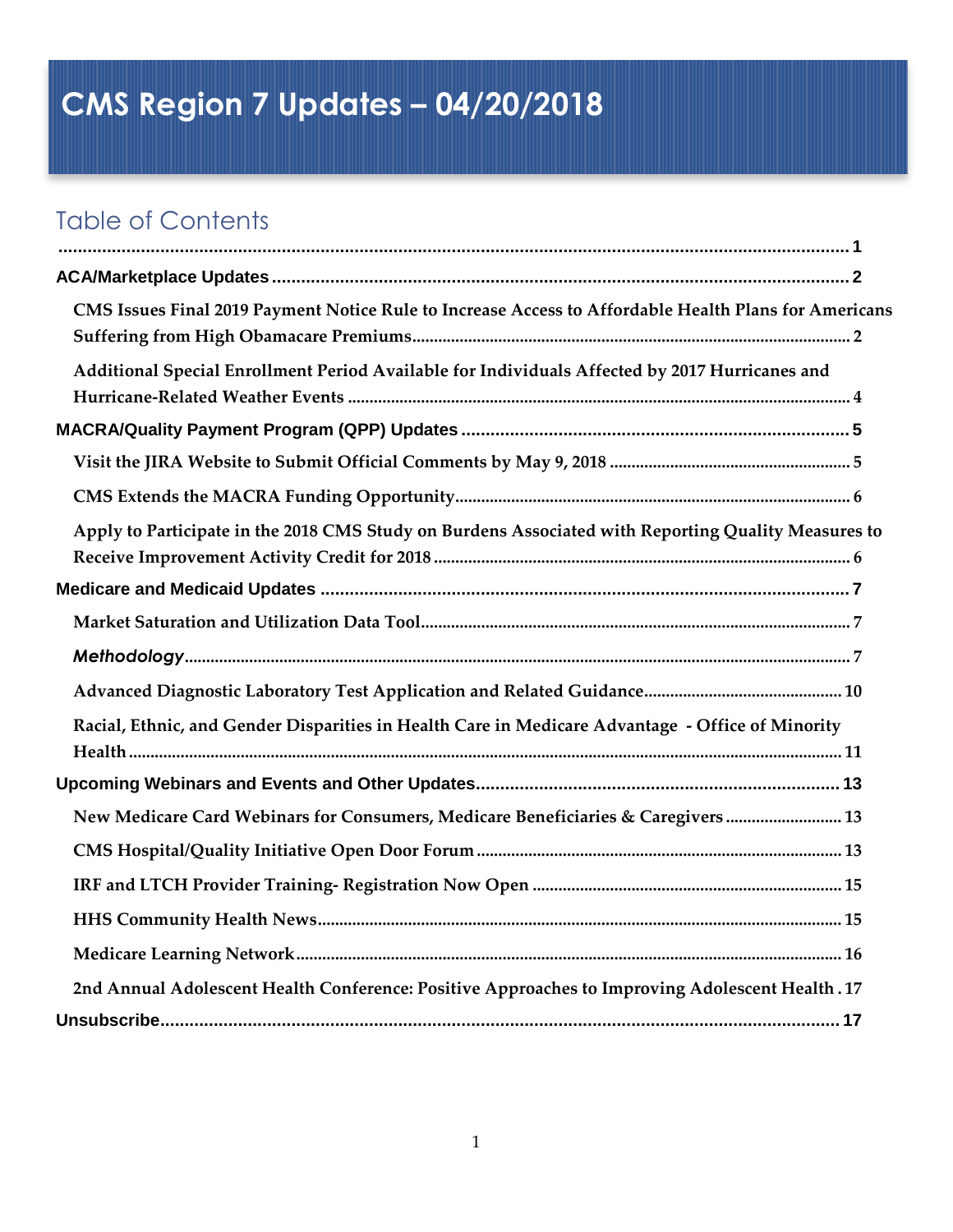## *ACA/Marketplace Updates*

### <span id="page-1-1"></span><span id="page-1-0"></span>**CMS Issues Final 2019 Payment Notice Rule to Increase Access to Affordable Health Plans for Americans Suffering from High Obamacare Premiums**

*Final rule will improve program integrity, increase state flexibility, and reduce regulatory burdens* 

The Centers for Medicare & Medicaid Services (CMS) issued the HHS Notice of Benefit and Payment Parameters for 2019. The final rule will mitigate the harmful impacts of Obamacare and empower states to regulate their insurance market. The rule will do this by advancing the Administration's goals to increase state flexibility, improve affordability, strengthen program integrity, empower consumers, promote stability, and reduce unnecessary regulatory burdens imposed by the Patient Protection and Affordable Care Act.

"Too many Americans are facing skyrocketing premiums that they can't afford and every year consumers are faced with the threat of fewer choices. This rule gives states new tools to stabilize their health insurance markets and empower citizens to find coverage that fits their families' needs and budgets," said CMS Administrator Seema Verma.

The Patient Protection and Affordable Care Act has led to higher premiums and fewer choices. Between 2013 and 2017, the average premiums more than doubled in the states using the Federal Health Insurance Exchange platform and half of the counties in America had only one issuer to choose from this year. The final rule provides states with the tools needed to help lower health premiums or, stabilize premium growth. The final rule will also enhance consumer choice by removing provisions that discourage issuers from offering plans that address the specific needs of Americans.

The final rule builds on the significant steps already taken by the Administration to promote health care choice and competition and decrease costs. Earlier this year, the Departments of Health and Human Services, Labor, and the Treasury published [a proposed rule](http://links.govdelivery.com/track?type=click&enid=ZWFzPTEmbXNpZD0mYXVpZD0mbWFpbGluZ2lkPTIwMTgwNDA5Ljg4MTM4NTYxJm1lc3NhZ2VpZD1NREItUFJELUJVTC0yMDE4MDQwOS44ODEzODU2MSZkYXRhYmFzZWlkPTEwMDEmc2VyaWFsPTE4Mjg2NzE4JmVtYWlsaWQ9bWFyaWx5bi5tYXVsdHNieUBjbXMuaGhzLmdvdiZ1c2VyaWQ9bWFyaWx5bi5tYXVsdHNieUBjbXMuaGhzLmdvdiZ0YXJnZXRpZD0mZmw9JmV4dHJhPU11bHRpdmFyaWF0ZUlkPSYmJg==&&&101&&&https://www.hhs.gov/about/news/2018/02/20/trump-administration-works-give-relief-americans-facing-high-premiums-fewer-choices.html) to expand the availability of short-term, limited-duration health insurance to provide consumers with more affordable options. CMS also issued the Market Stabilization Rule last year, which was implemented to lower premiums and increase consumer choice. All of this work is especially important at a time when the impact of the Patient Protection and Affordable Care Act has priced many consumers out of the insurance market.

The final rule includes the following key provisions:

### *Increasing Flexibility*

 **Essential Health Benefits (EHB):** To allow insurers to offer more affordable health plans, CMS is providing states with additional flexibility in how they select their EHB-benchmark plan. The final rule provides states with substantially more options in what they can select as an EHB-benchmark plan. Instead of being limited to 10 options, states will now be able to choose from the 50 EHB-benchmark plans used for the 2017 plan year in other states or select specific EHB categories, such as drug coverage or hospitalization, from among the categories used for the 2017 plan year in other states.

States will also now be able to build their own set of benefits that could potentially become their EHB-benchmark plan, subject to certain scope of benefits requirements.

 **Qualified Health Plan (QHP) Certification Standards:** The final rule returns important oversight authority to states regarding state review of network adequacy, and eases burden on issuers related to essential community providers. The rule also eliminates the meaningful difference requirement for QHPs to give insurers more flexibility in designing plans.

#### *Improving Affordability*

 **Exemptions**: Exchanges will be able to make a determination of lack of affordable coverage based on projected income using the lowest cost Exchange metal level plan offered through the Exchange when there is no bronze level plan available in the service area.

### *Strengthening Program Integrity*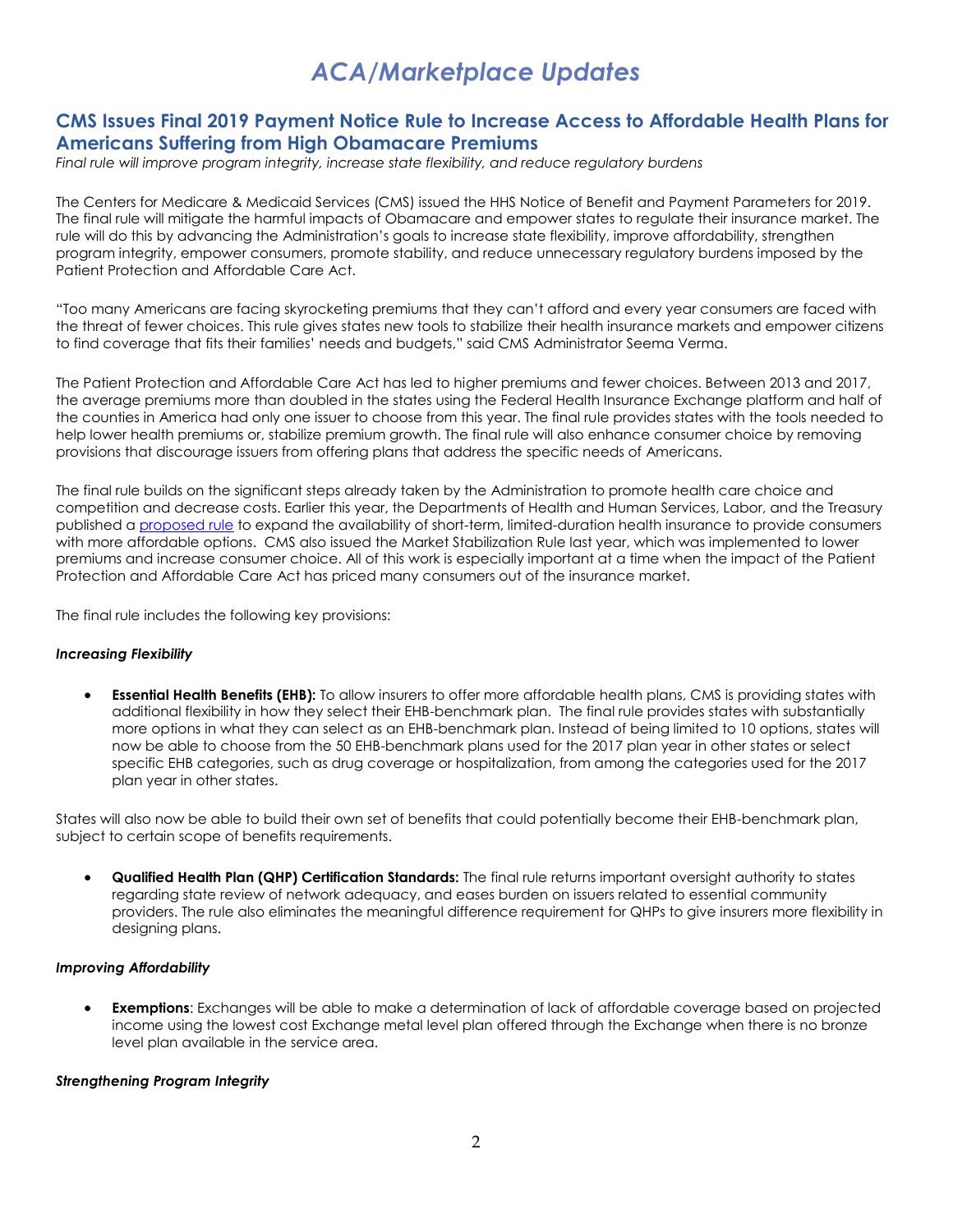- **Risk Adjustment:** The final rule amends the HHS-operated risk adjustment data validation program to reduce burdens on issuers. In addition, the HHS-operated risk adjustment program is recalibrated for the 2019 benefit year to incorporate new data that reflects the actual experience of individual and small group market enrollees, which should more closely reflect the risk within markets. In States where HHS operates the risk adjustment program, CMS will also provide states with the flexibility to request a reduction to the otherwise applicable risk adjustment transfers in the individual, small group or merged market by up to 50 percent beginning with the 2020 benefit year, which may be helpful in attracting and retaining insurers and more precisely accounting for relative risk differences in the state market. States requesting such a reduction must provide evidence and analysis that show the state-specific rules or market dynamics warrant the adjustment to more precisely account for the relative risk differences in the State's market and justifies the reduction amount requested.
- **Advanced Premium Tax Credit (APTC) Program Integrity:** The final rule improves program integrity by requiring Exchanges to implement stronger checks to verify applicants actually earn the income they claim to qualify for APTCs. The rule also requires Exchanges to discontinue APTCs for enrollees who fail to file taxes and reconcile past APTCs, even if the Exchange does not first send notice directly to the tax filer.

### *Empowering Consumers*

 **Special Enrollment Periods (SEPs):** CMS is aligning the enrollment options for all dependents who are newly enrolling in Exchange coverage through an SEP and are being added to an application with current enrollees, regardless of the SEP the dependent qualifies under. For consumers newly gaining or becoming a dependent and enrolling through the birth, adoption, foster care placement, or court order SEPs, CMS amended and standardized the alternate coverage start date options available under all of these SEPs. CMS will also allow pregnant women who are receiving health care services through Children's Health Insurance Program (CHIP) coverage for their unborn child to qualify for a loss of coverage SEP upon losing access to this coverage. Finally, CMS exempts consumers from the prior coverage requirement that applies to certain special enrollment periods if they lived in a service area without qualified health plans available through an Exchange.

#### *Promoting Stability*

 **Medical Loss Ratio (MLR):** The final rule amends MLR requirements to reduce regulatory burden in order to stabilize insurance markets, increase insurer participation and expand consumer choice. Specifically, the rule reduces quality improvement activity reporting burdens on insurers and allows states to request reasonable adjustments to the MLR standard for the individual market if the state shows a lower MLR standard could help stabilize its individual insurance market.

#### *Reducing Unnecessary Regulatory Burden*

- **Small Business Health Options Program (SHOP):** The final rule removes several regulatory requirements on SHOPs and outlines a new enrollment process in the SHOP Exchanges using the Federal platform. This change allows SHOPs to eliminate the online enrollment process and allows employers to enroll directly with an Exchange-registered agent, broker, or issuer and, the FF-SHOPs and SBE-FP for SHOPs will exercise the flexibilities outlined in the notice for plan years beginning on or after January 1, 2018. By January 1, 2017 only 7,600 employer groups, covering 39,000 lives, were in enrolled in the federal SHOP Exchange, far short of the 4 million people the Congressional Budget Office once projected would be enrolled by 2017. Turning over enrollment to qualified agents and brokers will help small business more easily enroll in coverage and lower costs.
- **Rate Review:** The final rule increases the primary role of state regulators in the rate review process, while reducing the regulatory burden for states and issuers. The rule exempts student health insurance coverage from Federal rate review requirements, and raises the default threshold for review of reasonableness from 10 percent to 15 percent.

The Final Annual Issuer Letter was also released. This Letter provides operational and technical guidance to issuers that want to offer Qualified Health Plans (QHPs) in the Federally-facilitated Exchanges (FFEs) for plan years beginning in 2019.

CMS also issued new guidance expanding hardship exemptions. Under this hardship exemption guidance, individuals who live in counties with no issuers or only one issuer, will now qualify for a hardship exemption from paying the Affordable Care Act's penalty for not having coverage. The guidance also allows CMS to consider a broad range of circumstances that result in consumers needing hardship exemptions.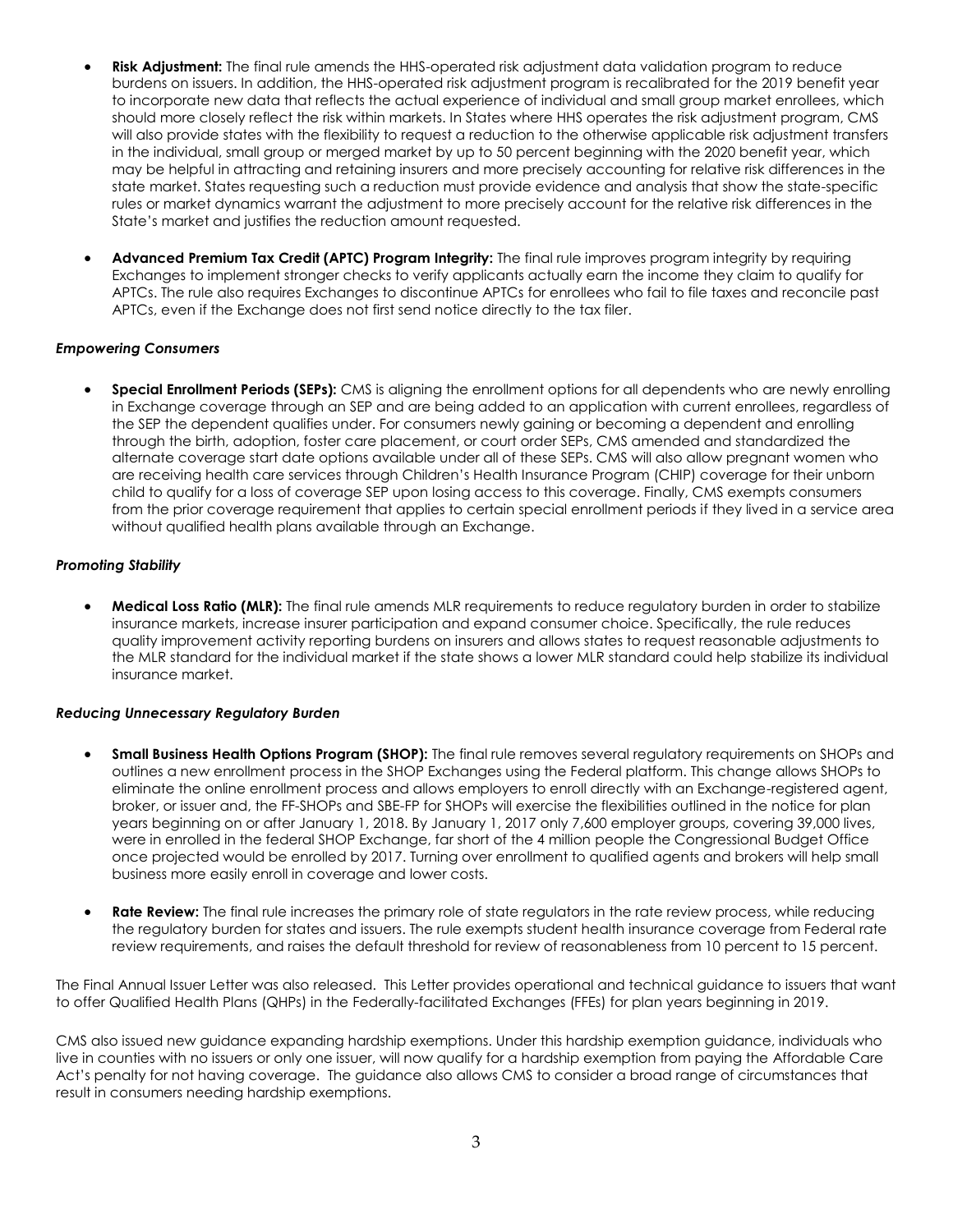In addition, CMS issued a bulletin to extend the transitional policy for one additional year. This policy allows for the transition to fully Affordable Care Act compliant coverage in the individual and small group health insurance markets until 2019. CMS is releasing this bulletin to provide states additional flexibility and control over their health insurance markets.

To view the Final Annual Issuer Letter, please visit: [https://www.cms.gov/CCIIO/Resources/Regulations-and-](http://links.govdelivery.com/track?type=click&enid=ZWFzPTEmbXNpZD0mYXVpZD0mbWFpbGluZ2lkPTIwMTgwNDA5Ljg4MTM4NTYxJm1lc3NhZ2VpZD1NREItUFJELUJVTC0yMDE4MDQwOS44ODEzODU2MSZkYXRhYmFzZWlkPTEwMDEmc2VyaWFsPTE4Mjg2NzE4JmVtYWlsaWQ9bWFyaWx5bi5tYXVsdHNieUBjbXMuaGhzLmdvdiZ1c2VyaWQ9bWFyaWx5bi5tYXVsdHNieUBjbXMuaGhzLmdvdiZ0YXJnZXRpZD0mZmw9JmV4dHJhPU11bHRpdmFyaWF0ZUlkPSYmJg==&&&102&&&https://www.cms.gov/CCIIO/Resources/Regulations-and-Guidance/index.html#Health%20Insurance%20Marketplaces)[Guidance/index.html#Health Insurance Marketplaces](http://links.govdelivery.com/track?type=click&enid=ZWFzPTEmbXNpZD0mYXVpZD0mbWFpbGluZ2lkPTIwMTgwNDA5Ljg4MTM4NTYxJm1lc3NhZ2VpZD1NREItUFJELUJVTC0yMDE4MDQwOS44ODEzODU2MSZkYXRhYmFzZWlkPTEwMDEmc2VyaWFsPTE4Mjg2NzE4JmVtYWlsaWQ9bWFyaWx5bi5tYXVsdHNieUBjbXMuaGhzLmdvdiZ1c2VyaWQ9bWFyaWx5bi5tYXVsdHNieUBjbXMuaGhzLmdvdiZ0YXJnZXRpZD0mZmw9JmV4dHJhPU11bHRpdmFyaWF0ZUlkPSYmJg==&&&102&&&https://www.cms.gov/CCIIO/Resources/Regulations-and-Guidance/index.html#Health%20Insurance%20Marketplaces)

To view the Hardship Exemption guidance, please visit: [https://www.cms.gov/CCIIO/Resources/Regulations-and-](http://links.govdelivery.com/track?type=click&enid=ZWFzPTEmbXNpZD0mYXVpZD0mbWFpbGluZ2lkPTIwMTgwNDA5Ljg4MTM4NTYxJm1lc3NhZ2VpZD1NREItUFJELUJVTC0yMDE4MDQwOS44ODEzODU2MSZkYXRhYmFzZWlkPTEwMDEmc2VyaWFsPTE4Mjg2NzE4JmVtYWlsaWQ9bWFyaWx5bi5tYXVsdHNieUBjbXMuaGhzLmdvdiZ1c2VyaWQ9bWFyaWx5bi5tYXVsdHNieUBjbXMuaGhzLmdvdiZ0YXJnZXRpZD0mZmw9JmV4dHJhPU11bHRpdmFyaWF0ZUlkPSYmJg==&&&103&&&https://www.cms.gov/CCIIO/Resources/Regulations-and-Guidance/Downloads/2018-Hardship-Exemption-Guidance.pdf)[Guidance/Downloads/2018-Hardship-Exemption-Guidance.pdf](http://links.govdelivery.com/track?type=click&enid=ZWFzPTEmbXNpZD0mYXVpZD0mbWFpbGluZ2lkPTIwMTgwNDA5Ljg4MTM4NTYxJm1lc3NhZ2VpZD1NREItUFJELUJVTC0yMDE4MDQwOS44ODEzODU2MSZkYXRhYmFzZWlkPTEwMDEmc2VyaWFsPTE4Mjg2NzE4JmVtYWlsaWQ9bWFyaWx5bi5tYXVsdHNieUBjbXMuaGhzLmdvdiZ1c2VyaWQ9bWFyaWx5bi5tYXVsdHNieUBjbXMuaGhzLmdvdiZ0YXJnZXRpZD0mZmw9JmV4dHJhPU11bHRpdmFyaWF0ZUlkPSYmJg==&&&103&&&https://www.cms.gov/CCIIO/Resources/Regulations-and-Guidance/Downloads/2018-Hardship-Exemption-Guidance.pdf)

To view the Extended Transitional Policy guidance, please visit: [https://www.cms.gov/cciio/resources/regulations-and](http://links.govdelivery.com/track?type=click&enid=ZWFzPTEmbXNpZD0mYXVpZD0mbWFpbGluZ2lkPTIwMTgwNDA5Ljg4MTM4NTYxJm1lc3NhZ2VpZD1NREItUFJELUJVTC0yMDE4MDQwOS44ODEzODU2MSZkYXRhYmFzZWlkPTEwMDEmc2VyaWFsPTE4Mjg2NzE4JmVtYWlsaWQ9bWFyaWx5bi5tYXVsdHNieUBjbXMuaGhzLmdvdiZ1c2VyaWQ9bWFyaWx5bi5tYXVsdHNieUBjbXMuaGhzLmdvdiZ0YXJnZXRpZD0mZmw9JmV4dHJhPU11bHRpdmFyaWF0ZUlkPSYmJg==&&&104&&&https://www.cms.gov/cciio/resources/regulations-and-guidance/%23Health%20Insurance%20Market%20Reforms)[guidance/#Health Insurance Market Reforms](http://links.govdelivery.com/track?type=click&enid=ZWFzPTEmbXNpZD0mYXVpZD0mbWFpbGluZ2lkPTIwMTgwNDA5Ljg4MTM4NTYxJm1lc3NhZ2VpZD1NREItUFJELUJVTC0yMDE4MDQwOS44ODEzODU2MSZkYXRhYmFzZWlkPTEwMDEmc2VyaWFsPTE4Mjg2NzE4JmVtYWlsaWQ9bWFyaWx5bi5tYXVsdHNieUBjbXMuaGhzLmdvdiZ1c2VyaWQ9bWFyaWx5bi5tYXVsdHNieUBjbXMuaGhzLmdvdiZ0YXJnZXRpZD0mZmw9JmV4dHJhPU11bHRpdmFyaWF0ZUlkPSYmJg==&&&104&&&https://www.cms.gov/cciio/resources/regulations-and-guidance/%23Health%20Insurance%20Market%20Reforms)

To view the Payment Notice Fact Sheet associated with this rule, please visit: [https://www.cms.gov/Newsroom/MediaReleaseDatabase/Fact-sheets/2018-Fact-sheets-items/2018-04-09.html](http://links.govdelivery.com/track?type=click&enid=ZWFzPTEmbXNpZD0mYXVpZD0mbWFpbGluZ2lkPTIwMTgwNDA5Ljg4MTM4NTYxJm1lc3NhZ2VpZD1NREItUFJELUJVTC0yMDE4MDQwOS44ODEzODU2MSZkYXRhYmFzZWlkPTEwMDEmc2VyaWFsPTE4Mjg2NzE4JmVtYWlsaWQ9bWFyaWx5bi5tYXVsdHNieUBjbXMuaGhzLmdvdiZ1c2VyaWQ9bWFyaWx5bi5tYXVsdHNieUBjbXMuaGhzLmdvdiZ0YXJnZXRpZD0mZmw9JmV4dHJhPU11bHRpdmFyaWF0ZUlkPSYmJg==&&&105&&&https://www.cms.gov/Newsroom/MediaReleaseDatabase/Fact-sheets/2018-Fact-sheets-items/2018-04-09.html)

To view the Final Notice on the Federal Register, please visit: [https://s3.amazonaws.com/public](http://links.govdelivery.com/track?type=click&enid=ZWFzPTEmbXNpZD0mYXVpZD0mbWFpbGluZ2lkPTIwMTgwNDA5Ljg4MTM4NTYxJm1lc3NhZ2VpZD1NREItUFJELUJVTC0yMDE4MDQwOS44ODEzODU2MSZkYXRhYmFzZWlkPTEwMDEmc2VyaWFsPTE4Mjg2NzE4JmVtYWlsaWQ9bWFyaWx5bi5tYXVsdHNieUBjbXMuaGhzLmdvdiZ1c2VyaWQ9bWFyaWx5bi5tYXVsdHNieUBjbXMuaGhzLmdvdiZ0YXJnZXRpZD0mZmw9JmV4dHJhPU11bHRpdmFyaWF0ZUlkPSYmJg==&&&106&&&https://s3.amazonaws.com/public-inspection.federalregister.gov/2018-07355.pdf)[inspection.federalregister.gov/2018-07355.pdf](http://links.govdelivery.com/track?type=click&enid=ZWFzPTEmbXNpZD0mYXVpZD0mbWFpbGluZ2lkPTIwMTgwNDA5Ljg4MTM4NTYxJm1lc3NhZ2VpZD1NREItUFJELUJVTC0yMDE4MDQwOS44ODEzODU2MSZkYXRhYmFzZWlkPTEwMDEmc2VyaWFsPTE4Mjg2NzE4JmVtYWlsaWQ9bWFyaWx5bi5tYXVsdHNieUBjbXMuaGhzLmdvdiZ1c2VyaWQ9bWFyaWx5bi5tYXVsdHNieUBjbXMuaGhzLmdvdiZ0YXJnZXRpZD0mZmw9JmV4dHJhPU11bHRpdmFyaWF0ZUlkPSYmJg==&&&106&&&https://s3.amazonaws.com/public-inspection.federalregister.gov/2018-07355.pdf)

###

### <span id="page-3-0"></span>**Additional Special Enrollment Period Available for Individuals Affected by 2017 Hurricanes and Hurricane-Related Weather Events**

On September 28, 2017, CMS release[d guidance](http://links.govdelivery.com/track?type=click&enid=ZWFzPTEmbXNpZD0mYXVpZD0mbWFpbGluZ2lkPTIwMTgwNDE5Ljg4NjgxMzkxJm1lc3NhZ2VpZD1NREItUFJELUJVTC0yMDE4MDQxOS44ODY4MTM5MSZkYXRhYmFzZWlkPTEwMDEmc2VyaWFsPTE4Mjk2NTIwJmVtYWlsaWQ9bG9yZWxlaS5zY2hpZWZlcmRlY2tlckBjbXMuaGhzLmdvdiZ1c2VyaWQ9bG9yZWxlaS5zY2hpZWZlcmRlY2tlckBjbXMuaGhzLmdvdiZ0YXJnZXRpZD0mZmw9JmV4dHJhPU11bHRpdmFyaWF0ZUlkPSYmJg==&&&100&&&https://www.cms.gov/CCIIO/Resources/Regulations-and-Guidance/Downloads/2017-Hurricane-Disasters-Guidance.pdf) about a Special Enrollment Period (SEP) and other flexibilities that were available for consumers affected by Hurricanes and hurricane-related weather events that occurred in 2017. The guidance included information about an Exceptional Circumstance SEP that allowed affected consumers to select a 2018 Marketplace plan or make changes to their existing 2018 plan from December 16 to December 31, 2017.

CMS has identified consumers who were erroneously denied access to this Exceptional Circumstances SEP and is notifying these consumers of eligibility for another SEP due to the error or misrepresentation of the Marketplace. These consumers will be able to select a 2018 Marketplace plan or make changes to their existing 2018 plan **by May 24, 2018**. Coverage accessed under this SEP will begin June 1st or July 1st, depending on the date the consumer selects their plan. Consumers wishing to access coverage prior to June 1st must file an appeal within 90 days of the date of SEP Eligibility Notice.

#### Who is eligible?

Individuals who attested to residing in an area affected by a 2017 hurricane or hurricane related event who submitted an application within the last two weeks of December, but were not determined eligible for an SEP at that time, will be eligible for this new SEP. Per the September 28, 2017 guidance, an area is considered affected if it is a county meeting the level of "individual assistance" or "public assistance" by the Federal Emergency Management Agency (FEMA).

#### What documentation is needed?

CMS has identified the population eligible for this SEP within Marketplace systems so that they can be easily identified by the Marketplace Call Center representatives and other CMS officials. Anyone eligible for this SEP will receive a hard copy notice of this SEP in the mail. CMS will not require the submission of any documentation to prove eligibility for this SEP.

Steps to helping a consumer access this SEP:

Eligible consumers can access this SEP directly through HealthCare.gov or through the Marketplace Call Center.

To pick a plan through HealthCare.gov, consumers should:

- 1. Log into their Marketplace account.
- 2. Select "Start a new application or update an existing one."
- 3. Click on their name in the top right of the screen and choose "My applications & coverage."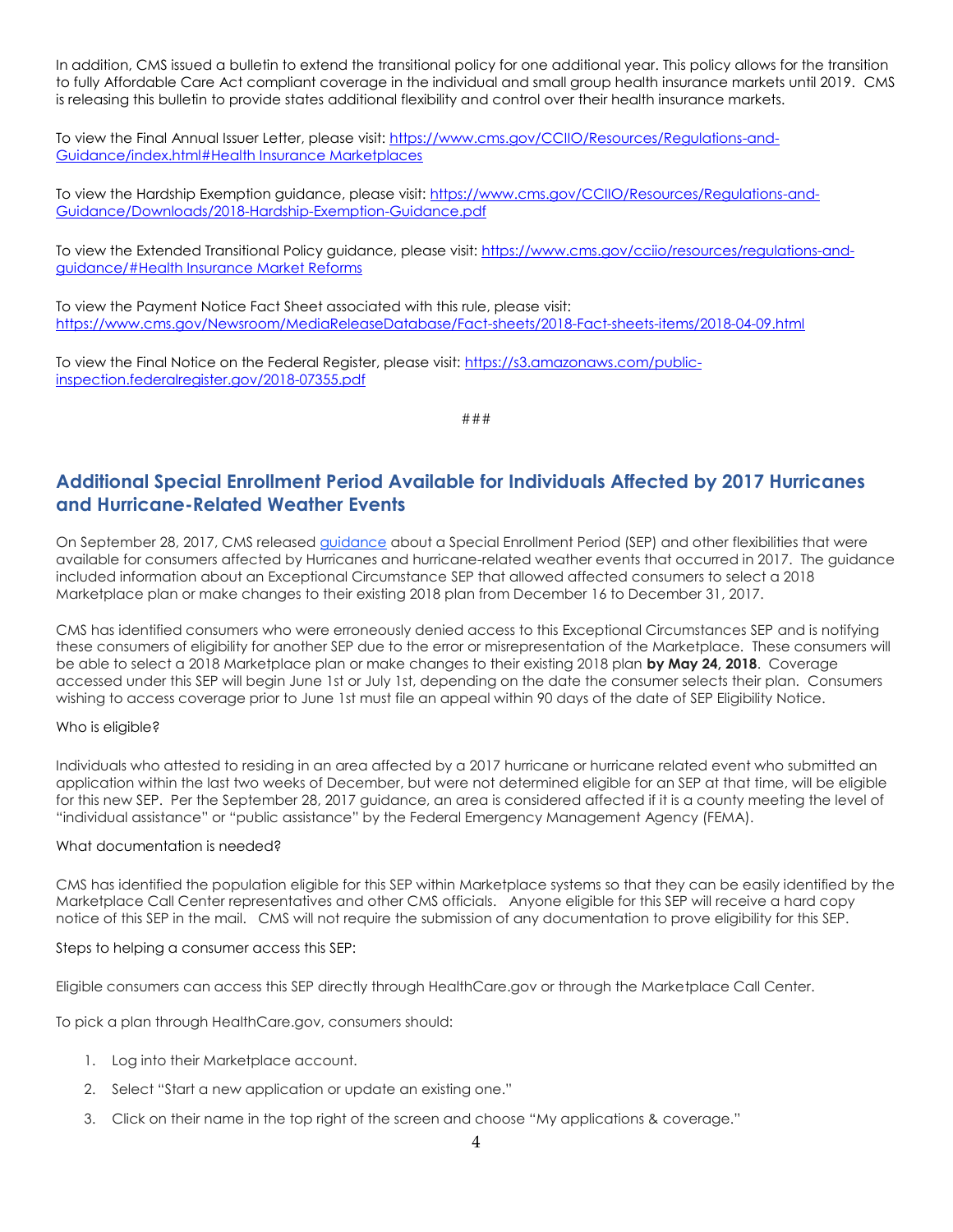4. Select your current application. You'll see steps to continue to enrollment for anyone who was eligible to buy a 2018 Marketplace plan.

Note: Consumers will not be able to access this SEP through HealthCare.gov if they make changes to their online application. If a consumer has had changes to their application since they last applied, like changes to household income or family size, they should call the Marketplace Call Center at 1-800-318-2596 to update their information and enroll.

###

## *MACRA/Quality Payment Program (QPP) Updates*

### <span id="page-4-1"></span><span id="page-4-0"></span>**Visit the JIRA Website to Submit Official Comments by May 9, 2018**

The Centers for Medicare & Medicaid Services (CMS) clinical quality language (CQL)-based measure specifications for eCQMs under development for possible future consideration are now available for public comment. CMS encourages all comments regarding the draft measure specifications for two measures currently under development, but is particularly interested in feedback on the technical CQL-based specifications. Specific questions to stakeholders about the PC-02 (Cesarean Birth) measure are included in the measure-specific framing document. To read the measure specifications and framing documents, please visit: [https://www.cms.gov/Medicare/Quality-Initiatives-Patient-Assessment-](http://links.govdelivery.com/track?type=click&enid=ZWFzPTEmbXNpZD0mYXVpZD0mbWFpbGluZ2lkPTIwMTgwNDE5Ljg4NzA1MzQxJm1lc3NhZ2VpZD1NREItUFJELUJVTC0yMDE4MDQxOS44ODcwNTM0MSZkYXRhYmFzZWlkPTEwMDEmc2VyaWFsPTE4Mjk2ODM4JmVtYWlsaWQ9bG9yZWxlaS5zY2hpZWZlcmRlY2tlckBjbXMuaGhzLmdvdiZ1c2VyaWQ9bG9yZWxlaS5zY2hpZWZlcmRlY2tlckBjbXMuaGhzLmdvdiZ0YXJnZXRpZD0mZmw9JmV4dHJhPU11bHRpdmFyaWF0ZUlkPSYmJg==&&&100&&&https://urldefense.proofpoint.com/v2/url?u=https-3A__www.cms.gov_Medicare_Quality-2DInitiatives-2DPatient-2DAssessment-2DInstruments_MMS_PC-2DCurrently-2DAccepting-2DComments.html&d=DwMFAg&c=9wxE0DgWbPxd1HCzjwN8Eaww1--ViDajIU4RXCxgSXE&r=Fh4SUPkv_f67wlRsyTI9SpsavuIIRt16-cmGDciEdmU&m=6-onFhB19IImOQimfhlJtao-UtKPmdEcT8sWs6aaK9U&s=8YNAfd0G8TkrGO3Itufj8rQcTXMCnihnxreed64tPBM&e=)[Instruments/MMS/PC-Currently-Accepting-Comments.html.](http://links.govdelivery.com/track?type=click&enid=ZWFzPTEmbXNpZD0mYXVpZD0mbWFpbGluZ2lkPTIwMTgwNDE5Ljg4NzA1MzQxJm1lc3NhZ2VpZD1NREItUFJELUJVTC0yMDE4MDQxOS44ODcwNTM0MSZkYXRhYmFzZWlkPTEwMDEmc2VyaWFsPTE4Mjk2ODM4JmVtYWlsaWQ9bG9yZWxlaS5zY2hpZWZlcmRlY2tlckBjbXMuaGhzLmdvdiZ1c2VyaWQ9bG9yZWxlaS5zY2hpZWZlcmRlY2tlckBjbXMuaGhzLmdvdiZ0YXJnZXRpZD0mZmw9JmV4dHJhPU11bHRpdmFyaWF0ZUlkPSYmJg==&&&100&&&https://urldefense.proofpoint.com/v2/url?u=https-3A__www.cms.gov_Medicare_Quality-2DInitiatives-2DPatient-2DAssessment-2DInstruments_MMS_PC-2DCurrently-2DAccepting-2DComments.html&d=DwMFAg&c=9wxE0DgWbPxd1HCzjwN8Eaww1--ViDajIU4RXCxgSXE&r=Fh4SUPkv_f67wlRsyTI9SpsavuIIRt16-cmGDciEdmU&m=6-onFhB19IImOQimfhlJtao-UtKPmdEcT8sWs6aaK9U&s=8YNAfd0G8TkrGO3Itufj8rQcTXMCnihnxreed64tPBM&e=)

### **How to Submit Comments**

- Log in to your JIRA account**:** [https://oncprojectracking.healthit.gov/](http://links.govdelivery.com/track?type=click&enid=ZWFzPTEmbXNpZD0mYXVpZD0mbWFpbGluZ2lkPTIwMTgwNDE5Ljg4NzA1MzQxJm1lc3NhZ2VpZD1NREItUFJELUJVTC0yMDE4MDQxOS44ODcwNTM0MSZkYXRhYmFzZWlkPTEwMDEmc2VyaWFsPTE4Mjk2ODM4JmVtYWlsaWQ9bG9yZWxlaS5zY2hpZWZlcmRlY2tlckBjbXMuaGhzLmdvdiZ1c2VyaWQ9bG9yZWxlaS5zY2hpZWZlcmRlY2tlckBjbXMuaGhzLmdvdiZ0YXJnZXRpZD0mZmw9JmV4dHJhPU11bHRpdmFyaWF0ZUlkPSYmJg==&&&101&&&https://urldefense.proofpoint.com/v2/url?u=https-3A__oncprojectracking.healthit.gov_&d=DwMFAg&c=9wxE0DgWbPxd1HCzjwN8Eaww1--ViDajIU4RXCxgSXE&r=Fh4SUPkv_f67wlRsyTI9SpsavuIIRt16-cmGDciEdmU&m=6-onFhB19IImOQimfhlJtao-UtKPmdEcT8sWs6aaK9U&s=vkiK9c8jYNY4XoNtmt30YYNt0GcKLMXsPvhHh8Z3L8w&e=)
- **A JIRA account is required to submit a comment**. If you are new to JIRA and do not have an account, sign up here: [https://oncprojectracking.healthit.gov/support/login.jsp](http://links.govdelivery.com/track?type=click&enid=ZWFzPTEmbXNpZD0mYXVpZD0mbWFpbGluZ2lkPTIwMTgwNDE5Ljg4NzA1MzQxJm1lc3NhZ2VpZD1NREItUFJELUJVTC0yMDE4MDQxOS44ODcwNTM0MSZkYXRhYmFzZWlkPTEwMDEmc2VyaWFsPTE4Mjk2ODM4JmVtYWlsaWQ9bG9yZWxlaS5zY2hpZWZlcmRlY2tlckBjbXMuaGhzLmdvdiZ1c2VyaWQ9bG9yZWxlaS5zY2hpZWZlcmRlY2tlckBjbXMuaGhzLmdvdiZ0YXJnZXRpZD0mZmw9JmV4dHJhPU11bHRpdmFyaWF0ZUlkPSYmJg==&&&102&&&https://urldefense.proofpoint.com/v2/url?u=https-3A__oncprojectracking.healthit.gov_support_login.jsp&d=DwMFAg&c=9wxE0DgWbPxd1HCzjwN8Eaww1--ViDajIU4RXCxgSXE&r=Fh4SUPkv_f67wlRsyTI9SpsavuIIRt16-cmGDciEdmU&m=6-onFhB19IImOQimfhlJtao-UtKPmdEcT8sWs6aaK9U&s=-JVX7Pa6zxLdoCYgDUWMU0Y1Co3tzsYr2NktC4m3Z7A&e=)
- Comments will be accepted until **11:59 p.m. ET** on **May 9, 2018**

Once logged in, enter your comments by following these instructions:

- 1. Select "Projects" on the home screen, then select "View all Projects".
- 2. Under Quality-Measures, select "Comments on eCQMs under development".
- 3. To enter comments, select "Create issue", then select the type of issue from the "Issue type" menu.
- 4. Fill out the fields labeled "Summary," "Contact name," "Contact email," and "Contact phone."
- 5. In the "Summary" field, type in the following title:
	- **"Comment—Opioids"** for the Safe Use of Opioids Concurrent Prescribing measure
	- **"Comment—PC-02"** for the PC-02 Cesarean Birth measure

6. Enter your comments in the "Description" field, then select the measure you are commenting on from the "Draft measures" menu:

- For the Safe Use of Opioids Concurrent Prescribing measure, select **"Opioids"**
- For the PC-02 Cesarean Birth measure, select **"PC-02"**

7. Select "Create" to submit your comments. If you would like to enter additional comments, select "Create another" and then "Create".

### **For More Information**

If you have any questions, please contact **hospital-mdm@mathematica-mpr.com**. For more information on using JIRA, please see the JIRA User Guide.

###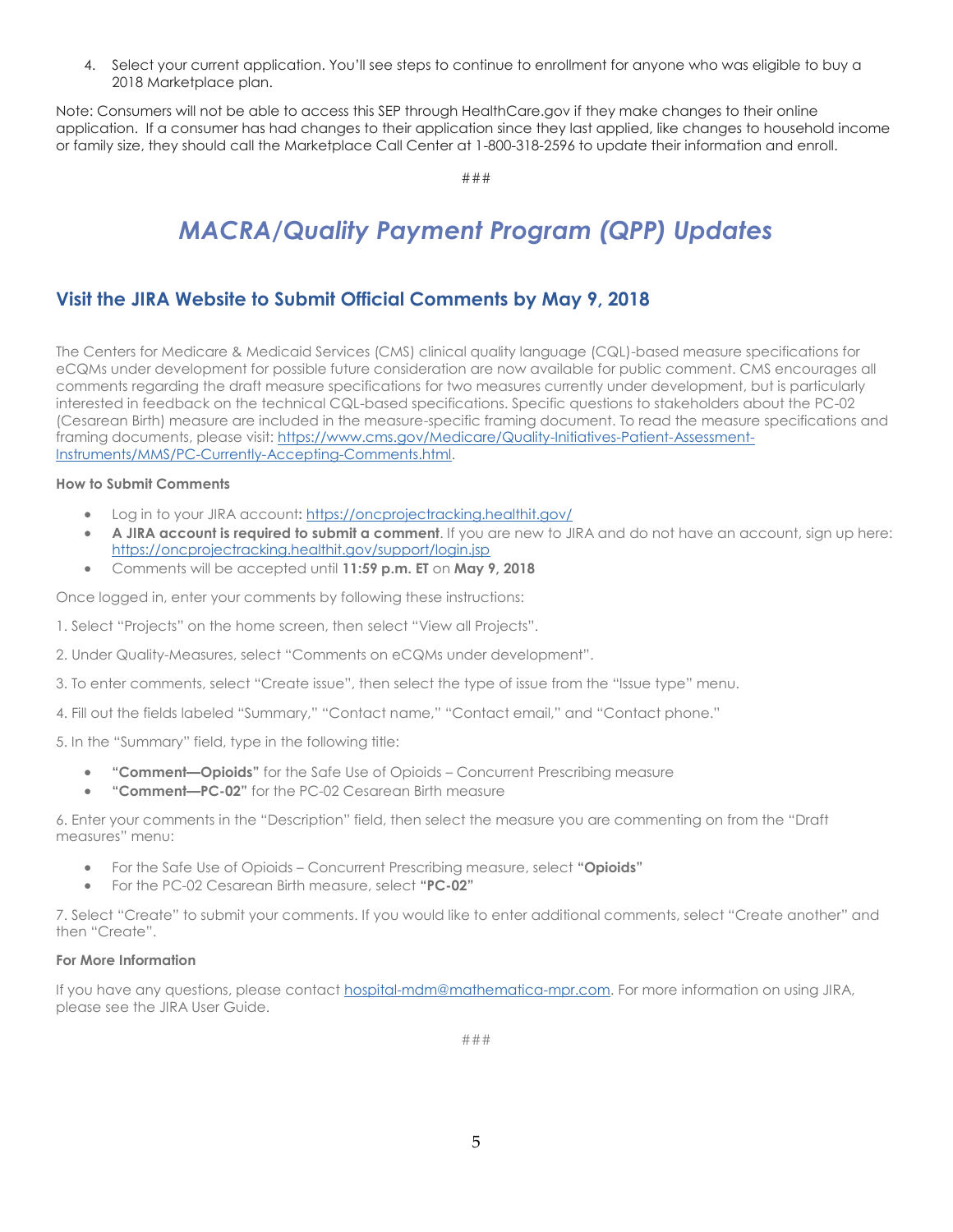### <span id="page-5-0"></span>**CMS Extends the MACRA Funding Opportunity**

On April 12, 2018, the Centers for Medicare & Medicaid Services (CMS) updated and republished the "Medicare Access and CHIP Reauthorization Act of 2015 (MACRA) Funding Opportunity: Measure Development for the Quality Payment Program" on Grants.gov to reflect an application due date of May 30, 2018 at 3:00 PM ET. The deadline was extended as a result of stakeholder inquires about the application process.

You can find the "Medicare Access and CHIP Reauthorization Act of 2015 (MACRA) Funding Opportunity: Measure Development for the Quality Payment Program" by searching the title or Catalog of Federal Domestic Assistance (CFDA) number, 93.986 on [Grants.gov.](http://links.govdelivery.com/track?type=click&enid=ZWFzPTEmbXNpZD0mYXVpZD0mbWFpbGluZ2lkPTIwMTgwNDIwLjg4NzQ0NzUxJm1lc3NhZ2VpZD1NREItUFJELUJVTC0yMDE4MDQyMC44ODc0NDc1MSZkYXRhYmFzZWlkPTEwMDEmc2VyaWFsPTE4Mjk3MzYxJmVtYWlsaWQ9bG9yZWxlaS5zY2hpZWZlcmRlY2tlckBjbXMuaGhzLmdvdiZ1c2VyaWQ9bG9yZWxlaS5zY2hpZWZlcmRlY2tlckBjbXMuaGhzLmdvdiZ0YXJnZXRpZD0mZmw9JmV4dHJhPU11bHRpdmFyaWF0ZUlkPSYmJg==&&&100&&&https://www.grants.gov/)

Please visit our [webpage](http://links.govdelivery.com/track?type=click&enid=ZWFzPTEmbXNpZD0mYXVpZD0mbWFpbGluZ2lkPTIwMTgwNDIwLjg4NzQ0NzUxJm1lc3NhZ2VpZD1NREItUFJELUJVTC0yMDE4MDQyMC44ODc0NDc1MSZkYXRhYmFzZWlkPTEwMDEmc2VyaWFsPTE4Mjk3MzYxJmVtYWlsaWQ9bG9yZWxlaS5zY2hpZWZlcmRlY2tlckBjbXMuaGhzLmdvdiZ1c2VyaWQ9bG9yZWxlaS5zY2hpZWZlcmRlY2tlckBjbXMuaGhzLmdvdiZ0YXJnZXRpZD0mZmw9JmV4dHJhPU11bHRpdmFyaWF0ZUlkPSYmJg==&&&101&&&https://www.cms.gov/Medicare/Quality-Initiatives-Patient-Assessment-Instruments/Value-Based-Programs/MACRA-MIPS-and-APMs/MACRA-MIPS-and-APMs.html) on the CMS website for a list of frequently asked questions and transcripts of our pre-application conference calls held in March.

For programmatic questions about this Funding Opportunity please email: MACRA- [measure-funding@cms.hhs.gov.](mailto:measure-funding@cms.hhs.gov) For administrative questions about this Funding Opportunity please email: [grants@cms.hhs.gov.](mailto:grants@cms.hhs.gov)

###

### <span id="page-5-1"></span>**Apply to Participate in the 2018 CMS Study on Burdens Associated with Reporting Quality Measures to Receive Improvement Activity Credit for 2018**

The Centers for Medicare & Medicaid Services (CMS) is conducting the 2018 Burdens Associated with Reporting Quality Measures Study, as outlined in the Quality Payment Program Year 2 final rule (CMS 5522- FC).

CMS is conducting this study to:

- Examine clinical workflows and data collection methods using different submission systems;
- Understand the challenges clinicians face when collecting and reporting quality data; and
- Make future recommendations for changes that will attempt to eliminate clinician burden, improve quality data collection and reporting, and enhance clinical care.

Clinicians and groups who are eligible for the Merit-based Incentive Payment System (MIPS) that participate successfully in the study will receive full credit for the 2018 MIPS Improvement Activities performance category. Applications for this study will be accepted through **April 30, 2018** and will be notified in spring of 2018 if selected.

### **Who Should Apply**

MIPS-eligible clinicians participating in MIPS as an individuals or as part of a group. Clinicians do not need any outside knowledge of MIPS to participate in the study; rather the study team is interested in learning more about clinicians' experience participating in MIPS.

A limited number of clinicians who are not eligible for MIPS in 2018 will also be included in the study. To check you participation status please see the [QPP Website.](http://links.govdelivery.com/track?type=click&enid=ZWFzPTEmbXNpZD0mYXVpZD0mbWFpbGluZ2lkPTIwMTgwNDE4Ljg4NTk2ODcxJm1lc3NhZ2VpZD1NREItUFJELUJVTC0yMDE4MDQxOC44ODU5Njg3MSZkYXRhYmFzZWlkPTEwMDEmc2VyaWFsPTE4Mjk1Mjk3JmVtYWlsaWQ9bG9yZWxlaS5zY2hpZWZlcmRlY2tlckBjbXMuaGhzLmdvdiZ1c2VyaWQ9bG9yZWxlaS5zY2hpZWZlcmRlY2tlckBjbXMuaGhzLmdvdiZ0YXJnZXRpZD0mZmw9JmV4dHJhPU11bHRpdmFyaWF0ZUlkPSYmJg==&&&100&&&https://qpp.cms.gov/participation-lookup)

#### **Study Requirements**

The study runs from April 2018 to March 2019. Study participants will have to meet the following requirements in order to complete the study and receive full Improvement Activity credit. For participants reporting as a group, their entire group will receive credit. For participants reporting as individuals, only the participating clinician will receive credit.

- Complete a 2017 MIPS participation survey in April/May 2018.
- Complete a 2018 MIPS planning survey September/October 2018.
- The Study team will invite selected participants to join a virtual 90-minute focus group between November 2018 and February 2019.
- Meet minimum requirements for the MIPS Quality performance category by submitting data for at least three measures in the MIPS Quality performance category, as required for 2018 MIPS participation.

The data submitted must:

- Include one outcome measure.
- Be submitted to CMS by the final MIPS reporting deadline (March 31, 2019); and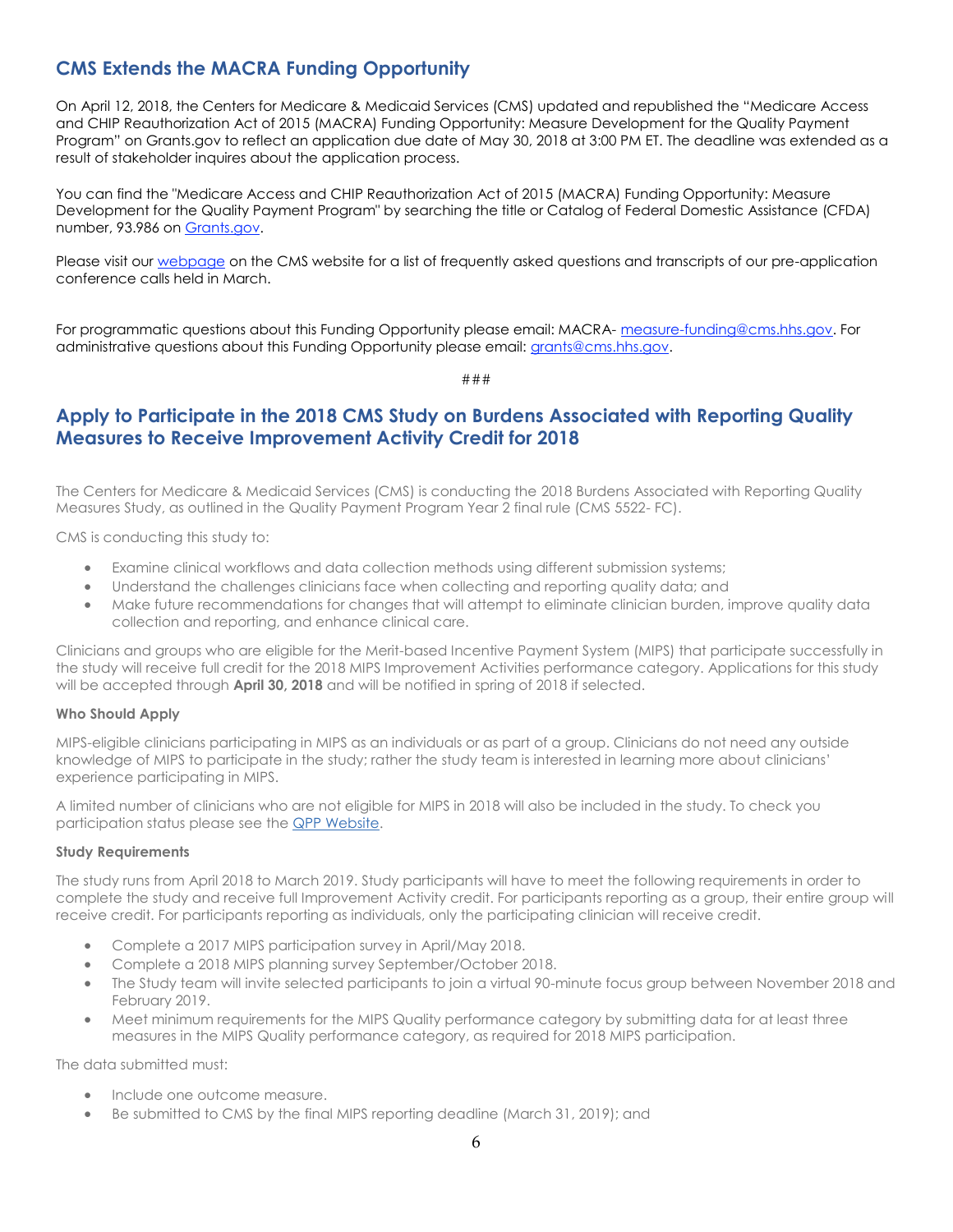Be submitted through any method accepted under MIPS for year 2 of the Quality Payment Program (2018).

### **To Apply**

### [Click here to begin your application.](http://links.govdelivery.com/track?type=click&enid=ZWFzPTEmbXNpZD0mYXVpZD0mbWFpbGluZ2lkPTIwMTgwNDE4Ljg4NTk2ODcxJm1lc3NhZ2VpZD1NREItUFJELUJVTC0yMDE4MDQxOC44ODU5Njg3MSZkYXRhYmFzZWlkPTEwMDEmc2VyaWFsPTE4Mjk1Mjk3JmVtYWlsaWQ9bG9yZWxlaS5zY2hpZWZlcmRlY2tlckBjbXMuaGhzLmdvdiZ1c2VyaWQ9bG9yZWxlaS5zY2hpZWZlcmRlY2tlckBjbXMuaGhzLmdvdiZ0YXJnZXRpZD0mZmw9JmV4dHJhPU11bHRpdmFyaWF0ZUlkPSYmJg==&&&101&&&https://surveys.abtassociates.com/s3/FY18-Improvement-Activity-IA-Study-Application)

Applicants will be notified by email of their status in spring of 2018.

<span id="page-6-0"></span>For more information about the study, please visit the [CMS website](http://links.govdelivery.com/track?type=click&enid=ZWFzPTEmbXNpZD0mYXVpZD0mbWFpbGluZ2lkPTIwMTgwNDE4Ljg4NTk2ODcxJm1lc3NhZ2VpZD1NREItUFJELUJVTC0yMDE4MDQxOC44ODU5Njg3MSZkYXRhYmFzZWlkPTEwMDEmc2VyaWFsPTE4Mjk1Mjk3JmVtYWlsaWQ9bG9yZWxlaS5zY2hpZWZlcmRlY2tlckBjbXMuaGhzLmdvdiZ1c2VyaWQ9bG9yZWxlaS5zY2hpZWZlcmRlY2tlckBjbXMuaGhzLmdvdiZ0YXJnZXRpZD0mZmw9JmV4dHJhPU11bHRpdmFyaWF0ZUlkPSYmJg==&&&102&&&https://www.cms.gov/Medicare/Quality-Initiatives-Patient-Assessment-Instruments/Value-Based-Programs/MACRA-MIPS-and-APMs/MACRA-Feedback.html) or email [MIPS\\_Study@abtassoc.com](mailto:MIPS_Study@abtassoc.com)

###

## *Medicare and Medicaid Updates*

### <span id="page-6-1"></span>**Market Saturation and Utilization Data Tool**

The Centers for Medicare & Medicaid Services (CMS) has developed a Market Saturation and Utilization Data Tool that includes interactive maps and a dataset that shows national-, state-, and county-level provider services and utilization data for selected health service areas. Market saturation, in the present context, refers to the density of providers of a particular service within a defined geographic area relative to the number of the beneficiaries receiving that service in the area.

The seventh release of the data tool includes a quarterly update of the data to the fourteen health services areas from release 6, and also includes Federally Qualified Health Centers and Ophthalmology data. Release 7 will therefore include seven, twelve-month reference periods and the following health service areas: Home Health, Ambulance (Emergency, Non-Emergency, Emergency & Non-Emergency), Independent Diagnostic Testing Facilities (Part A and Part B), Skilled Nursing Facilities, Hospice, Physical and Occupational Therapy, Clinical Laboratory (Billing Independently), Long-Term Care Hospitals, Chiropractic Services, Cardiac Rehabilitation Programs, Psychotherapy, Federally Qualified Health Centers, and Ophthalmology. Also new to Release 7 is a trend analysis graphing tool that allows users to graph the percentage change and trend over time at the national level for the available metrics and health services areas.

The Market Saturation and Utilization Data Tool is one of many tools used by CMS to monitor and manage market saturation as a means to help prevent potential fraud, waste, and abuse. The data can also be used to reveal the degree to which use of a service is related to the number of providers servicing a geographic region. Provider services and utilization data by geographic regions are easily compared using an interactive map. There are a number of secondary research uses for these data, but one objective of making these data public is to assist health care providers in making informed decisions about their service locations and the beneficiary population they serve. The tool is available through the CMS website at: <https://data.cms.gov/market-saturation>**.** Future releases may include comparable information on additional health service areas.

### <span id="page-6-2"></span>*Methodology*

The analysis is based on paid Medicare Fee-for-Service (FFS) claims data from the CMS Integrated Data Repository (IDR). The IDR contains Medicare FFS claims, beneficiary data, provider data, and plan data. FFS claims data are analyzed for a 12-month reference period, and results are updated quarterly to reflect a more recent 12-month reference period.

The Market Saturation and Utilization methodology is different from other public use data with respect to determining the geographic location of a provider. In this analysis, claims are used to define the geographic area(s) served by a provider rather than the provider's practice address. Further, a provider is defined as "serving a county" if, during the 12-month reference period, the provider had paid claims for more than ten beneficiaries located in a county. A provider is defined as "serving a state" if that provider serves any county in the state.

The Market Saturation and Utilization methodology is also different from other public use data with respect to determining the number of Medicare beneficiaries who are enrolled in a fee-for-service (FFS) program. In this analysis, a FFS beneficiary is defined as being enrolled in Part A and/or Part B with a coverage type code equal to "9" (FFS coverage) for at least one month of the 12-month reference period. There must not be a death date for that month or a missing zip code for the beneficiary so that the beneficiary can be assigned to a county. Other public use data may define a FFS beneficiary using different criteria, such as requiring the beneficiary to be enrolled in the FFS program every month during the reference period.

Starting with Release 7 (April 2018), the interactive data set for all reference periods includes state- and county-level data for the following United States territories, commonwealths, and freely associated states: American Samoa (AS); Micronesia (FM); Guam (GU); Northern Mariana Islands (MP); Puerto Rico (PR); and the U.S. Virgin Islands (VI). The national-level data in the interactive data set for all previous reference periods reflects the U.S. plus the aforementioned territories.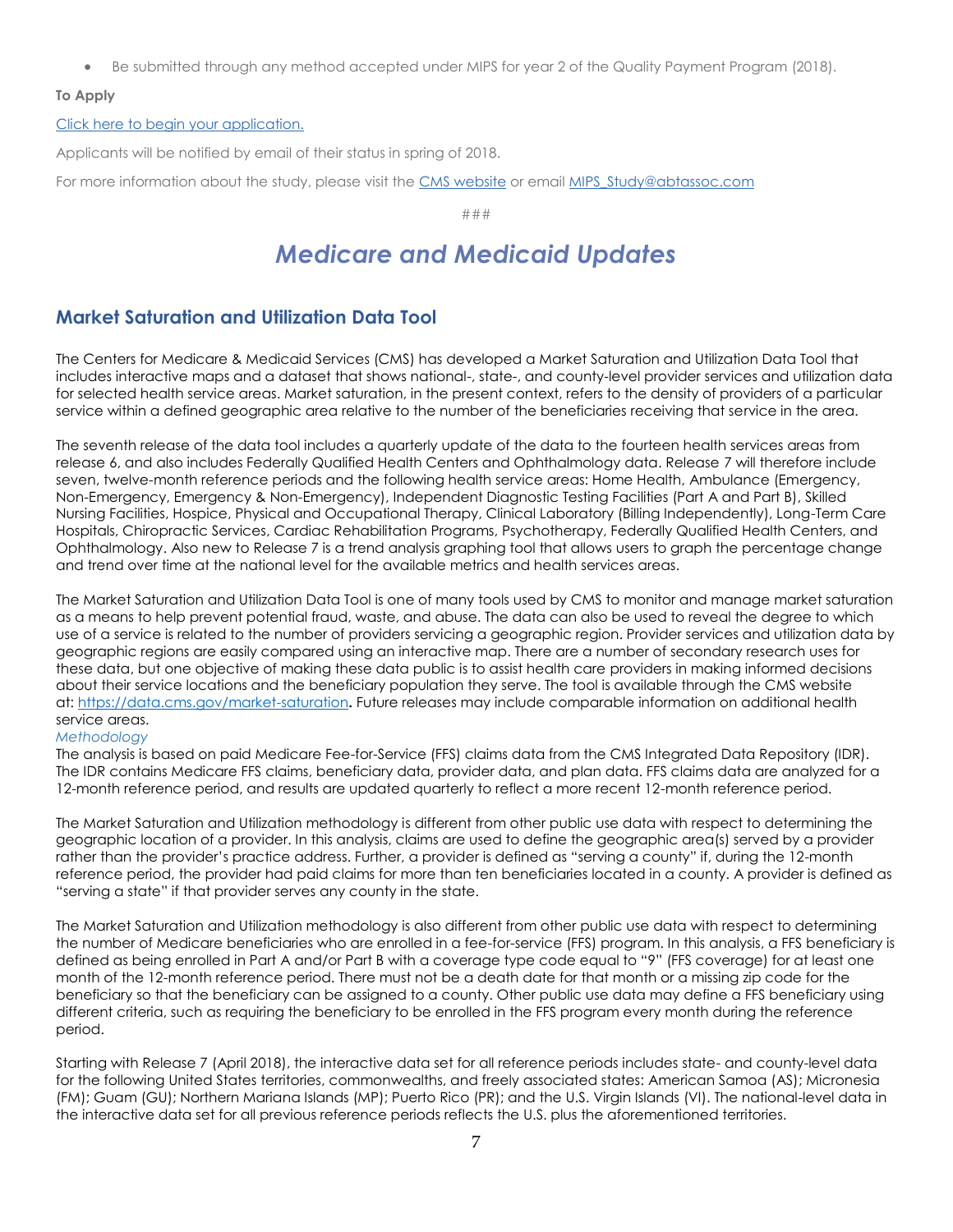The Market Saturation and Utilization Tool does not include information on market saturation and utilization for Medicaid or private insurance. However, the Medicare information included in the Tool may be a useful proxy for researchers or providers in these markets.

The Market Saturation and Utilization Data Tool includes an interactive map that is color-coded based on an analysis that separates the distribution into the following categories of states/counties for the selected metric: lowest 25 percent, second lowest 25 percent, third lowest 25 percent, top 25 percent excluding extreme values, and extreme values. An extreme value is one that greatly differs from other values in its field (e.g., Number of Providers). Counties that are excluded from the analysis are colored gray in the interactive map.

For those interested in states and counties affected by CMS' temporary provider enrollment moratoria during the reference periods for which data are available, the interactive map permits a visualization that identifies those states and counties. In this visualization, Ambulance and Home Health service areas for moratoria versus non-moratoria states/counties are identified based on color scheme.

The examples below utilize the Ambulance (Emergency & Non-Emergency) service area data (selected for illustration purposes only). Similar maps can be created through the Data Tool for all of the health service areas included in the seventh release and for the seven, twelve-month reference periods: 2014-10-01 to 2015-09-30, 2015-01-01 to 2015-12-31, 2015-04-01 to 2016-03-31, 2015-07-01 to 2016-06-30, 2015-10-01 to 2016-09-30, 2016-01-01 to 2016-12-31, and 2016-04-01 to 2017-03-31.

Map 1 displays the distribution of providers by state for the October 1, 2014 through September 30, 2015 reference period. The dual color scale distinguishes between moratoria (blue) and non-moratoria states (green).

> **Map 1.** Ambulance (Emergency & Non-Emergency): National Distribution of Number of Providers October 1, 2014 – September 30, 2015 Color by Moratoria Status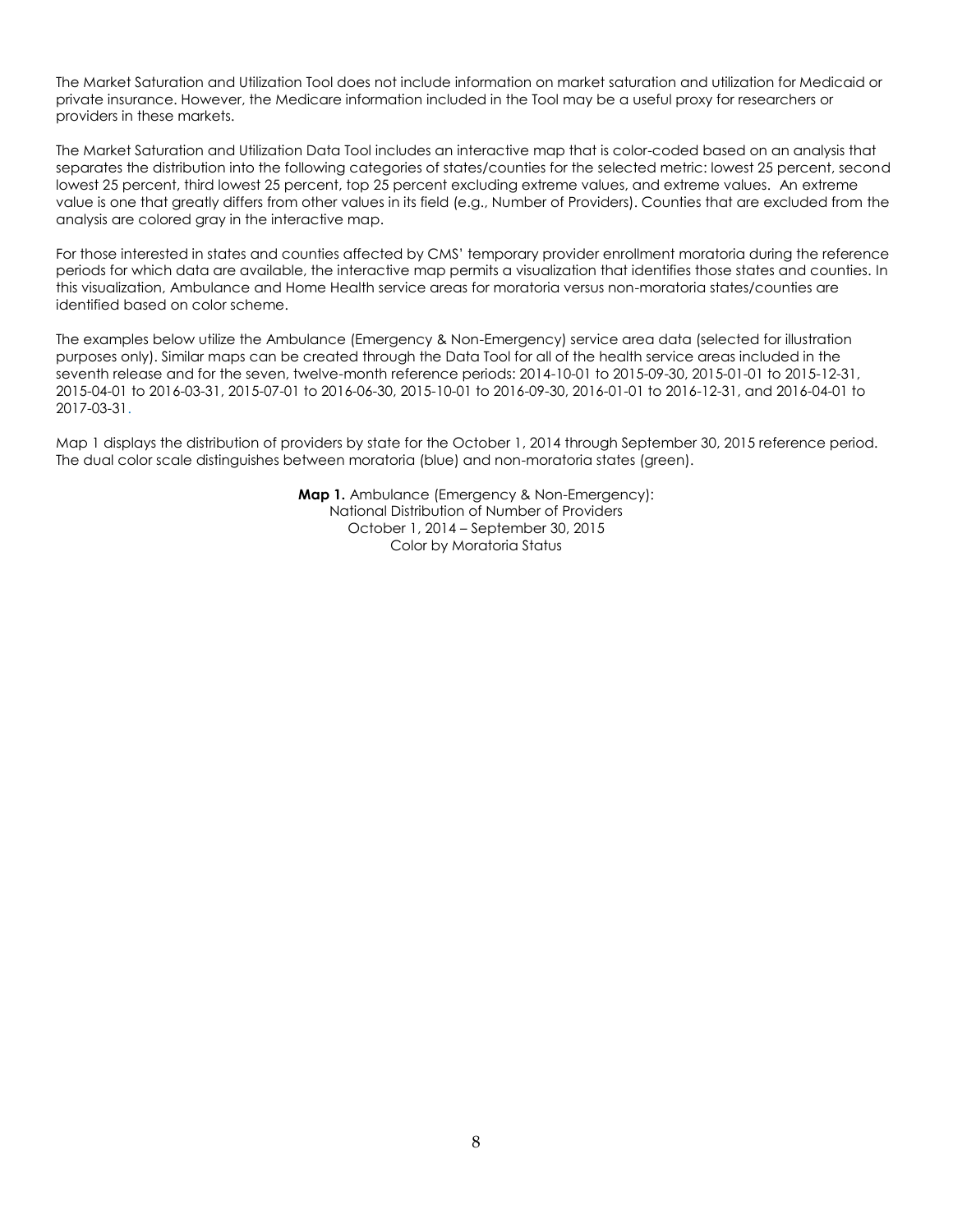### Market Saturation and Utilization Map:

### Ambulance (Emergency & Non-Emergency) - Number of Providers



Map 2 drills down to the county level and displays the distribution of providers by county within the State of Texas for the October 1, 2014 through September 30, 2015 reference period. The dual color scale distinguishes between moratoria (blue) and non-moratoria counties (green).

> **Map 2.** Ambulance (Emergency & Non-Emergency): County Distribution of Number of Providers October 1, 2014 – September 30, 2015 Color by Moratoria Status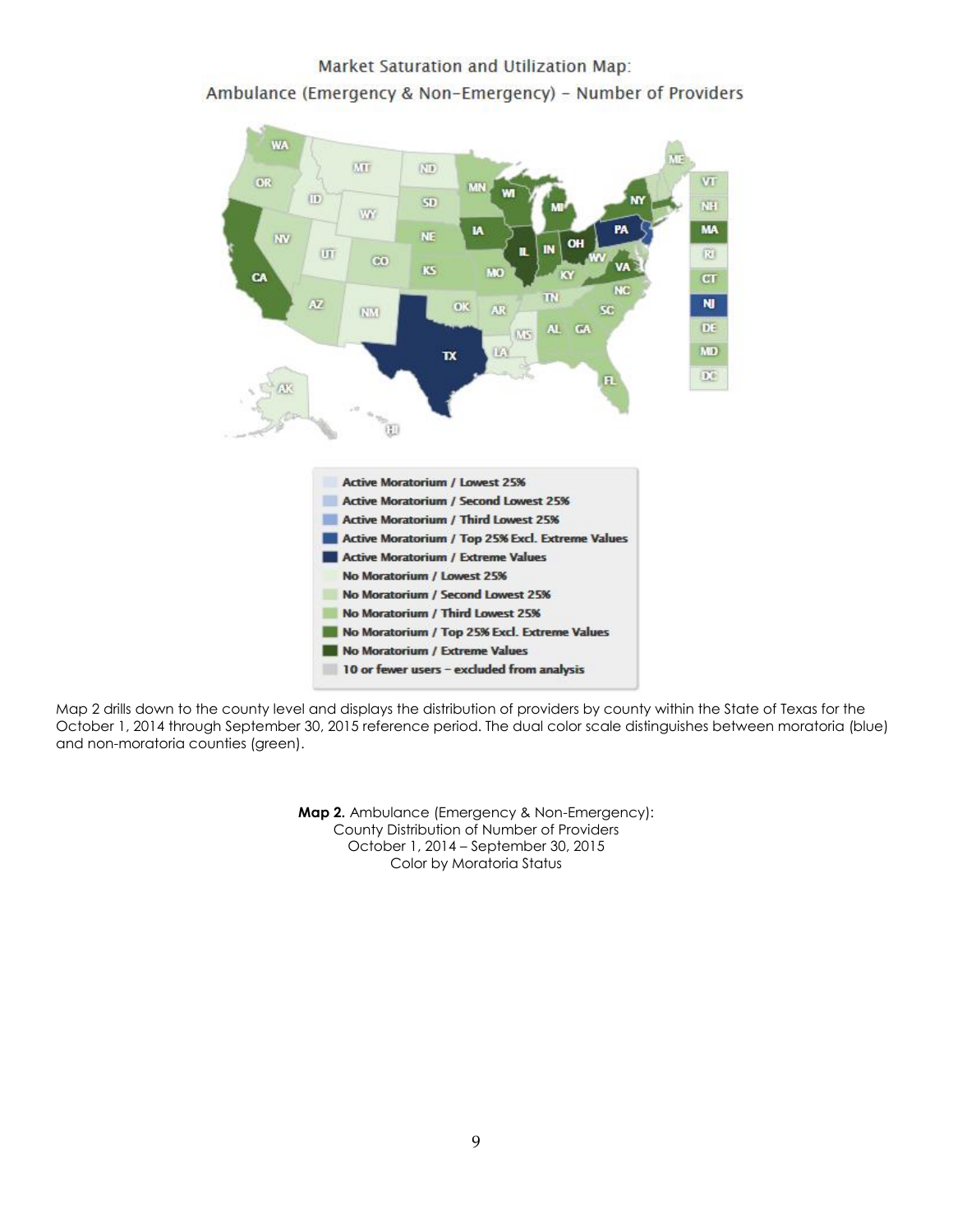### Market Saturation and Utilization Map: Ambulance (Emergency & Non-Emergency) - Number of Providers



Similar maps can be created at the national- and state-level for the other metrics included in the Data Tool: Number of FFS Beneficiaries, Average Number of Users per Provider, Percentage of Users out of FFS Beneficiaries, Number of Users, Average Number of Providers per County and Total Payments.

Get CMS news at [cms.gov/newsroom,](http://link.email.dynect.net/link.php?DynEngagement=true&H=WAA0HYy4enWklLGLVOCoftvRiKxkwcx7028A%2BNZlWSzSEaUD3cyAX035GTwXuYTIauLFIZXoS3kwpvvoEhi4Y8G%2BMFAtmw%2BMcqiFx87xKjXXSRsZegKbNrk%2F4QNWrY9H&G=0&R=https%3A%2F%2Fwww.cms.gov%2FNewsroom%2FNewsroom-Center.html&I=20171205171349.00000283d350%40mail6-33-usnbn1&X=MHwxMDQ2NzU4OjVhMjZkM2FjZGNhM2QwMGY5NmZmNjA2Mjs%3D&S=F4PFefpCWAIXfcE1-foA4aF3Z5qzU2JMir53nncUzAk) sign up for CMS news [via email](http://link.email.dynect.net/link.php?DynEngagement=true&H=WAA0HYy4enWklLGLVOCoftvRiKxkwcx7028A%2BNZlWSzSEaUD3cyAX035GTwXuYTIauLFIZXoS3kwpvvoEhi4Y8G%2BMFAtmw%2BMcqiFx87xKjXXSRsZegKbNrk%2F4QNWrY9H&G=0&R=https%3A%2F%2Fpublic.govdelivery.com%2Faccounts%2FUSCMS%2Fsubscriber%2Fnew%3Ftopic_id%3DUSCMS_610&I=20171205171349.00000283d350%40mail6-33-usnbn1&X=MHwxMDQ2NzU4OjVhMjZkM2FjZGNhM2QwMGY5NmZmNjA2Mjs%3D&S=yKSYEB9wWjKz90OM4j3cpWtIMUGdYgLHhDQ4a8cDXTM) and follow CMS on Twitter CMS Administrator [@SeemaCMS,](http://link.email.dynect.net/link.php?DynEngagement=true&H=WAA0HYy4enWklLGLVOCoftvRiKxkwcx7028A%2BNZlWSzSEaUD3cyAX035GTwXuYTIauLFIZXoS3kwpvvoEhi4Y8G%2BMFAtmw%2BMcqiFx87xKjXXSRsZegKbNrk%2F4QNWrY9H&G=0&R=https%3A%2F%2Ftwitter.com%2FSeemaCMS&I=20171205171349.00000283d350%40mail6-33-usnbn1&X=MHwxMDQ2NzU4OjVhMjZkM2FjZGNhM2QwMGY5NmZmNjA2Mjs%3D&S=zqzb0faQbpqh0QeB4jgbkvrHpo1lKwIvgbeHLemadeg) [@CMSgov,](http://link.email.dynect.net/link.php?DynEngagement=true&H=WAA0HYy4enWklLGLVOCoftvRiKxkwcx7028A%2BNZlWSzSEaUD3cyAX035GTwXuYTIauLFIZXoS3kwpvvoEhi4Y8G%2BMFAtmw%2BMcqiFx87xKjXXSRsZegKbNrk%2F4QNWrY9H&G=0&R=https%3A%2F%2Ftwitter.com%2FCMSGov&I=20171205171349.00000283d350%40mail6-33-usnbn1&X=MHwxMDQ2NzU4OjVhMjZkM2FjZGNhM2QwMGY5NmZmNjA2Mjs%3D&S=QzuR5f2SC_PCPUiFWOvDtEQwzu5IQetkxhE4vLzn2xo) an[d @CMSgovPress](http://link.email.dynect.net/link.php?DynEngagement=true&H=WAA0HYy4enWklLGLVOCoftvRiKxkwcx7028A%2BNZlWSzSEaUD3cyAX035GTwXuYTIauLFIZXoS3kwpvvoEhi4Y8G%2BMFAtmw%2BMcqiFx87xKjXXSRsZegKbNrk%2F4QNWrY9H&G=0&R=https%3A%2F%2Ftwitter.com%2FCMSgovPress&I=20171205171349.00000283d350%40mail6-33-usnbn1&X=MHwxMDQ2NzU4OjVhMjZkM2FjZGNhM2QwMGY5NmZmNjA2Mjs%3D&S=2R-qw_w19tK77iuLQVU8W0fsDsrt6mOScQDOCnnUrE0)

### **Materials attached:**

Fact Sheet: <https://www.cms.gov/Newsroom/MediaReleaseDatabase/Fact-sheets/2018-Fact-sheets-items/2018-04-13.html>

###

### <span id="page-9-0"></span>**Advanced Diagnostic Laboratory Test Application and Related Guidance**

The Centers for Medicare & Medicaid Services published its application for requesting Advanced Diagnostic Laboratory (ADLT) status for laboratory tests. The ADLT application and related guidance implements section 216 of the Protecting Access (PAMA) to Medicare Act of 2014 which established a new subcategory of clinical diagnostic laboratory tests known as "ADLTs" with separate reporting and payment requirements. Once the ADLT application is released, CMS will begin to review and approve requests for ADLT status.

For more information on the Application and Related Guidance click here: [https://www.cms.gov/Medicare/Medicare-Fee](https://www.cms.gov/Medicare/Medicare-Fee-for-Service-Payment/ClinicalLabFeeSched/PAMA-Regulations.html)[for-Service-Payment/ClinicalLabFeeSched/PAMA-Regulations.html](https://www.cms.gov/Medicare/Medicare-Fee-for-Service-Payment/ClinicalLabFeeSched/PAMA-Regulations.html)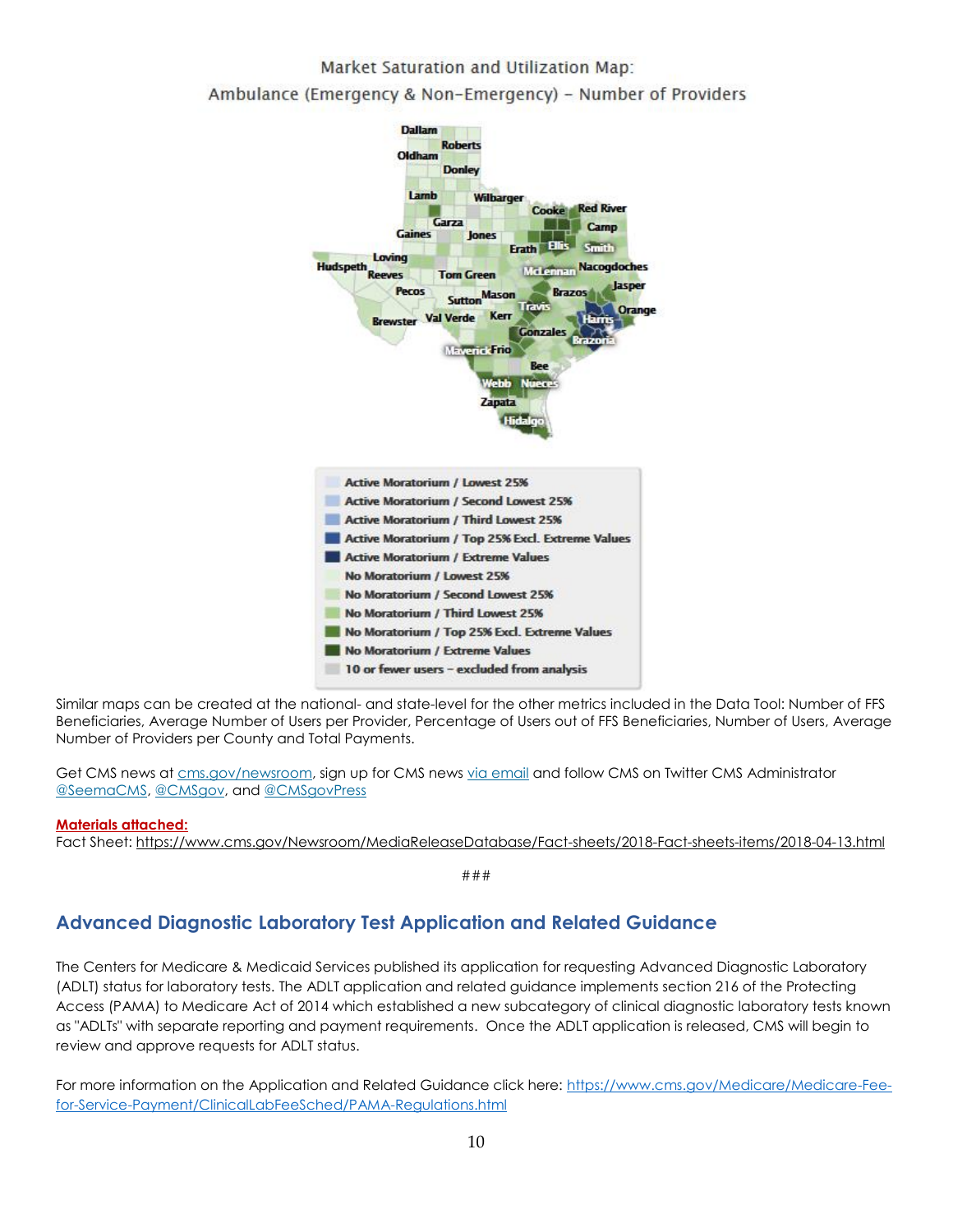### <span id="page-10-0"></span>**[Racial, Ethnic, and Gender Disparities in Health Care in Medicare Advantage](http://links.govdelivery.com/track?type=click&enid=ZWFzPTEmbXNpZD0mYXVpZD0mbWFpbGluZ2lkPTIwMTgwNDEwLjg4MTcyMDgxJm1lc3NhZ2VpZD1NREItUFJELUJVTC0yMDE4MDQxMC44ODE3MjA4MSZkYXRhYmFzZWlkPTEwMDEmc2VyaWFsPTE4Mjg3MzE1JmVtYWlsaWQ9bWFyaWx5bi5tYXVsdHNieUBjbXMuaGhzLmdvdiZ1c2VyaWQ9bWFyaWx5bi5tYXVsdHNieUBjbXMuaGhzLmdvdiZ0YXJnZXRpZD0mZmw9JmV4dHJhPU11bHRpdmFyaWF0ZUlkPSYmJg==&&&100&&&https://www.cms.gov/About-CMS/Agency-Information/OMH/research-and-data/statistics-and-data/stratified-reporting.html) - Office of Minority Health**

In recognition of National Minority Health Month, the Centers for Medicare & Medicaid Services, Office of Minority Health (CMS OMH) released a report detailing disparities in the quality of care received by people enrolled in Medicare Advantage (MA). *[Racial, Ethnic, and Gender Disparities in Health Care in Medicare Advantage](http://links.govdelivery.com/track?type=click&enid=ZWFzPTEmbXNpZD0mYXVpZD0mbWFpbGluZ2lkPTIwMTgwNDEwLjg4MTcyMDgxJm1lc3NhZ2VpZD1NREItUFJELUJVTC0yMDE4MDQxMC44ODE3MjA4MSZkYXRhYmFzZWlkPTEwMDEmc2VyaWFsPTE4Mjg3MzE1JmVtYWlsaWQ9bWFyaWx5bi5tYXVsdHNieUBjbXMuaGhzLmdvdiZ1c2VyaWQ9bWFyaWx5bi5tYXVsdHNieUBjbXMuaGhzLmdvdiZ0YXJnZXRpZD0mZmw9JmV4dHJhPU11bHRpdmFyaWF0ZUlkPSYmJg==&&&100&&&https://www.cms.gov/About-CMS/Agency-Information/OMH/research-and-data/statistics-and-data/stratified-reporting.html)* describes racial, ethnic, and gender differences in health care experiences and clinical care received nationally in 2015-2016. This report highlights racial and ethnic differences in health care experiences and clinical care, compares quality of care for women and men, and looks at racial and ethnic differences in quality of care among women and men separately.

Key Findings include:

- On over 40% of the measures of clinical care examined, Asian and Pacific Islander (API) beneficiaries received better care than White beneficiaries.
- Gaps between Black and White MA beneficiaries were larger for men than for women in getting needed prescription drugs, rates of colorectal cancer screening, quality of diabetes care, and management of rheumatoid arthritis.
- Of the 35 measures of patient experience and clinical care examined, there were sizable differences favoring Whites over Hispanics on 15 of them.

Healthcare professionals, organizations, researchers, and hospital leaders can utilize this report along with other CMS tools and [resources](http://links.govdelivery.com/track?type=click&enid=ZWFzPTEmbXNpZD0mYXVpZD0mbWFpbGluZ2lkPTIwMTgwNDEwLjg4MTcyMDgxJm1lc3NhZ2VpZD1NREItUFJELUJVTC0yMDE4MDQxMC44ODE3MjA4MSZkYXRhYmFzZWlkPTEwMDEmc2VyaWFsPTE4Mjg3MzE1JmVtYWlsaWQ9bWFyaWx5bi5tYXVsdHNieUBjbXMuaGhzLmdvdiZ1c2VyaWQ9bWFyaWx5bi5tYXVsdHNieUBjbXMuaGhzLmdvdiZ0YXJnZXRpZD0mZmw9JmV4dHJhPU11bHRpdmFyaWF0ZUlkPSYmJg==&&&101&&&https://www.cms.gov/About-CMS/Agency-Information/OMH/resource-center/index.html) to help raise awareness of health disparities, develop interventions for racially and ethnically diverse Medicare beneficiaries, and implement quality improvement efforts that improve health equity.

This report is based on an analysis of two sources of information: the Healthcare Effectiveness Data and Information Set (HEDIS) and the Medicare Consumer Assessment of Healthcare Providers and Systems (CAHPS) survey. HEDIS collects information from medical records and administrative data on the technical quality of care that Medicare beneficiaries receive for a variety of medical issues, including diabetes, cardiovascular disease, and chronic lung disease. The Medicare CAHPS survey is conducted annually by CMS and focuses on the health care experiences of Medicare beneficiaries across the nation.

The CMS OMH welcomes your participation in promoting health observances such as National Minority Health Month throughout the year to raise awareness about health issues affecting people across our nation. Feel free to share this report and our resources on prevention and health equity initiatives.

###

### **Feedback on New Direction Request for Information (RFI) Released, CMS Innovation Center's Market-Driven Reforms to Focus on Patient-Centered Care**

*Request for Information on Provider Contracting Issued*

Today, the Centers for Medicare & Medicaid Services (CMS) announced that it has released the comments submitted by patients, clinicians, innovators, and others in response to the CMS Innovation Center's New Direction Request for Information (RFI). Last fall, CMS released the RFI to collect ideas on a new direction for the agency's Innovation Center to promote patient-centered care and test market driven reforms that: empower beneficiaries as consumers, provide price transparency, increase choices and competition to drive quality, reduce costs, and improve outcomes. The Innovation Center is a central focus of the Administration's efforts to accelerate the move from a healthcare system that pays for volume to one that pays for value and encourages provider innovation.

CMS received over 1,000 responses to the RFI from a wide variety of individuals and organizations located across the country, including medical societies and associations, health systems, physician groups, and private businesses. Since the RFI comment period closed last November, CMS has been reviewing the responses, which provided valuable insight on the potential to improve existing models as well as ideas for transformative new models that aim to empower patients with more choices and better health outcomes.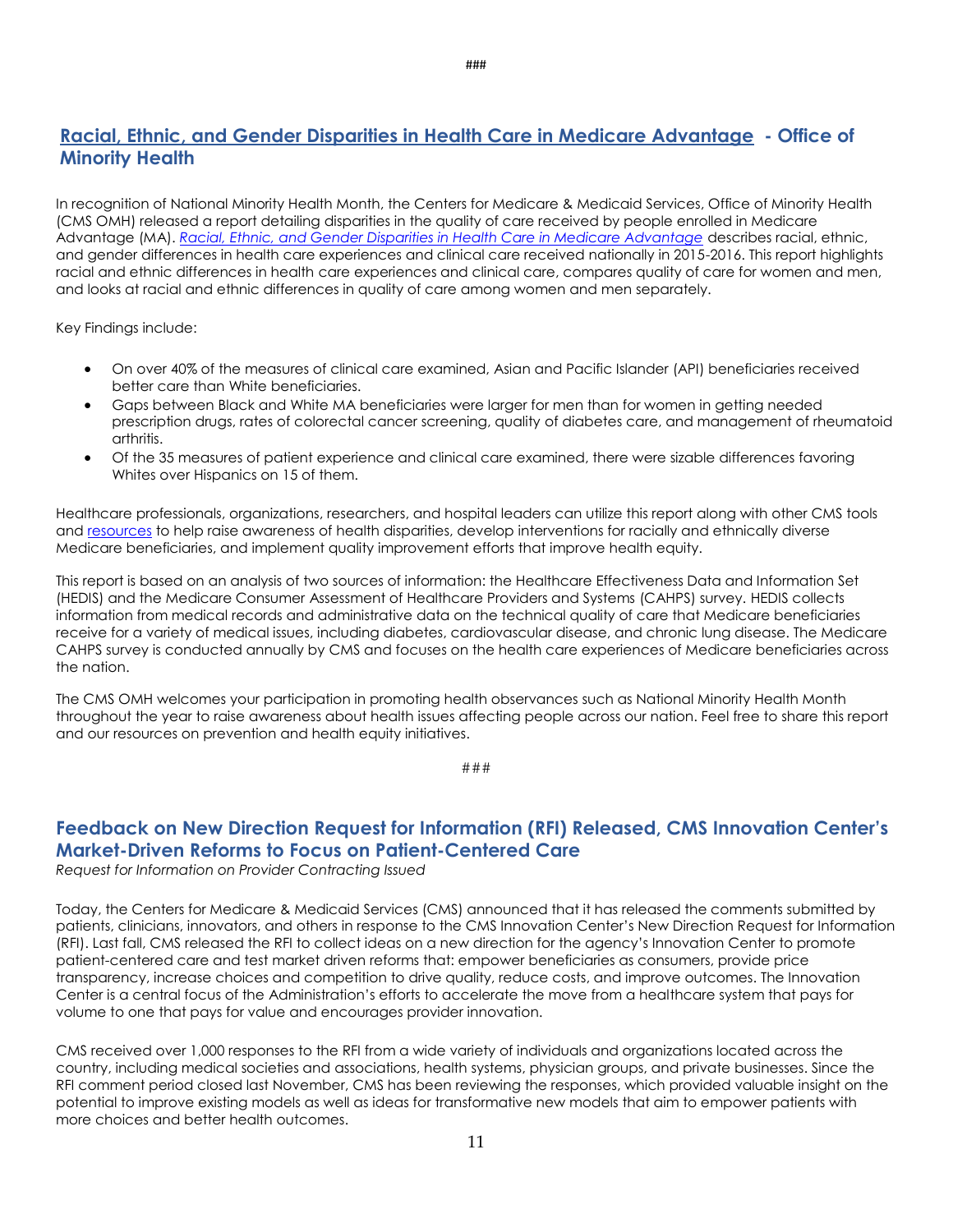"HHS has made shifting our healthcare system to one that pays for value one of our top four department priorities," said HHS Secretary Alex Azar. "Using bold, innovative models in Medicare and Medicaid is a key piece of this effort. We value stakeholder input on the new direction for the Innovation Center, and look forward to engaging on especially promising, groundbreaking ideas such as direct provider contracting."

"We recognize that the best ideas don't come from Washington, so it's important that we hear from the front lines of our healthcare system about how we can improve care" said CMS Administrator Seema Verma. "The responses from this RFI will help inform and drive our initiatives to transform the health care delivery system with the goal of improving quality of care while reducing unnecessary cost."

The responses focused on a number of areas that are critical to enhancing quality of care for beneficiaries and decreasing unnecessary cost, such as increased physician accountability for patient outcomes, improved patient choice and transparency, realigned incentives for the benefit of the patient, and a focus on chronically ill patients. In addition to the themes that emerged around the RFI's guiding principles and eight model focus areas, the comments received in response to the RFI also reflected broad support for reducing burdensome requirements and unnecessary regulations.

CMS is sharing the feedback received to promote transparency and facilitate further discussion of how to move the Innovation Center in a new direction. The RFI was a critical step in the model design process to ensure public input was available to help shape new models. Over the coming year, CMS will use the feedback as it works to develop new models, focusing on the eight focus areas outlined in the RFI.

Today, CMS is also taking a next step to develop a potential model in the area of direct provider contracting, informed in part by the RFI. A direct provider contract model would allow providers to take further accountability for the cost and quality of a designated population in order to drive better beneficiary outcomes. Such a model would have the potential to enhance the doctor-patient relationship by eliminating administrative burden for clinicians and providing increased flexibility to provide the high-quality care that is most appropriate for their patients, thus improving quality while reducing expenditures.

As part of its process to gain further insight from the public in this area and ask more focused questions, CMS is issuing a follow up RFI. The information being requested is detailed in nature and is intended to provide CMS the data needed to potentially design and release a model in this area. CMS is excited to continue to evaluate the concept of direct provider contracting and is also focusing its attention on other areas guided by input and feedback from the New Direction RFI as well as the public.

The public comments that were received by the CMS Innovation Center in response to the New Direction RFI are available at: [https://innovation.cms.gov/initiatives/direction.](http://links.govdelivery.com/track?type=click&enid=ZWFzPTEmbXNpZD0mYXVpZD0mbWFpbGluZ2lkPTIwMTgwNDIzLjg4ODI4NTcxJm1lc3NhZ2VpZD1NREItUFJELUJVTC0yMDE4MDQyMy44ODgyODU3MSZkYXRhYmFzZWlkPTEwMDEmc2VyaWFsPTE4Mjk4ODQ0JmVtYWlsaWQ9bG9yZWxlaS5zY2hpZWZlcmRlY2tlckBjbXMuaGhzLmdvdiZ1c2VyaWQ9bG9yZWxlaS5zY2hpZWZlcmRlY2tlckBjbXMuaGhzLmdvdiZ0YXJnZXRpZD0mZmw9JmV4dHJhPU11bHRpdmFyaWF0ZUlkPSYmJg==&&&101&&&https://innovation.cms.gov/initiatives/direction)

The Direct Provider Contracting RFI is available at: https://innovation.cms.gov/initiatives/direct-provider-contractina/. Comments are due by 11:59 EDT on May 25, 2018.

###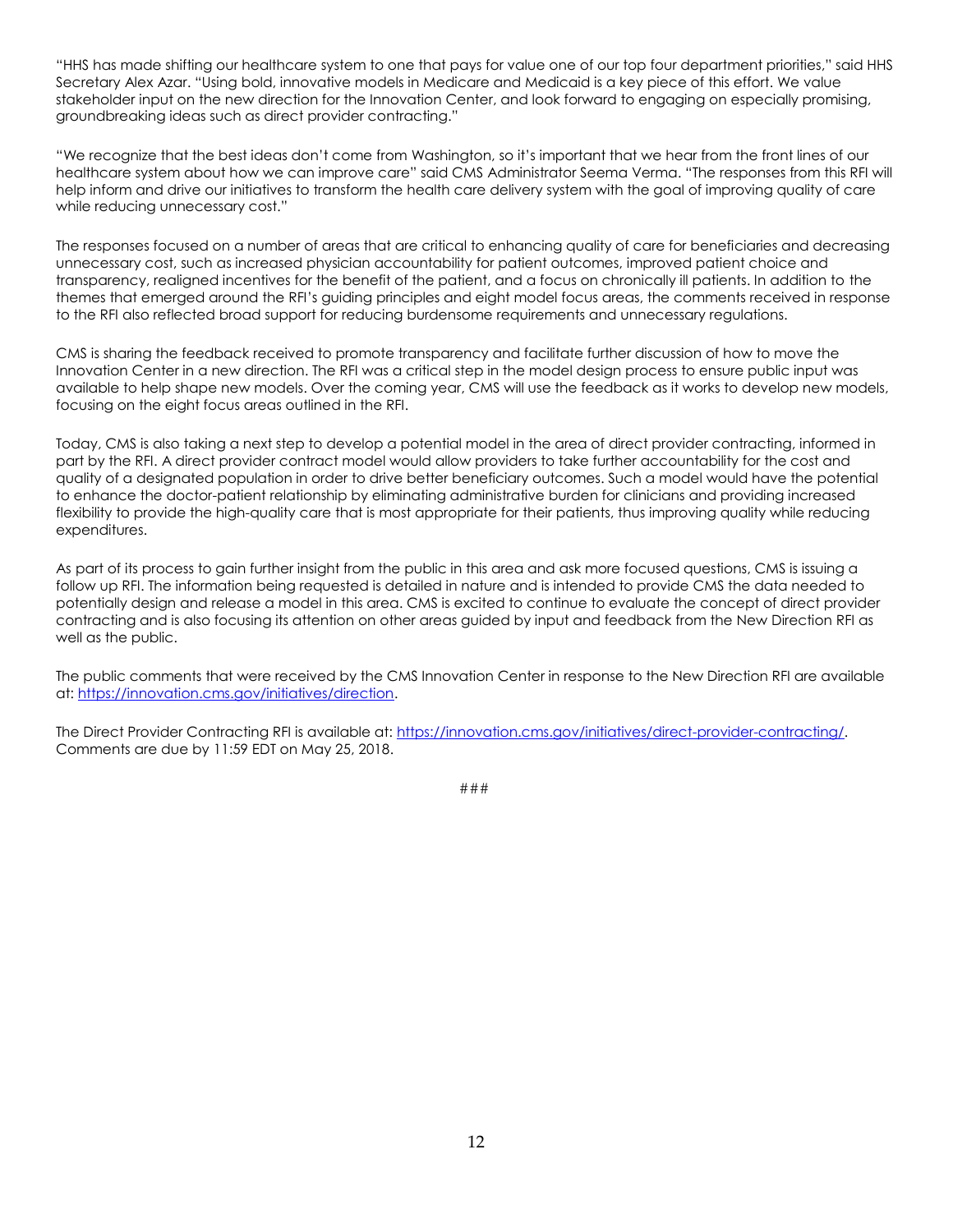## *Upcoming Webinars and Events and Other Updates*

### <span id="page-12-1"></span><span id="page-12-0"></span>**New Medicare Card Webinars for Consumers, Medicare Beneficiaries & Caregivers**

The Centers for Medicare & Medicaid Services (CMS) Kansas City Regional Office is hosting 4 New Medicare Card Webinars for Consumers, Medicare Beneficiaries & Caregivers.

In the past several months, you received invitations from us and/or attended a **FREE** webinar on the **New Medicare Card.**  We are now asking for your help by hosting educational sessions which includes promoting these webinars and gathering consumers, Medicare beneficiaries, and caregivers in one location to watch and listen to one of our next series of webinars. If you are unable to host an event, we ask that you share the information about these webinars with Medicare Beneficiaries and Caregivers you serve.

As a reminder, recent legislation requires CMS to remove Social Security Numbers from all Medicare cards to address the current risk of beneficiary medical identity theft, and to replace the cards with a unique number for each Medicare beneficiary. These webinars will address the new card design, the timeframe of the mailings, scenarios, and what Medicare beneficiaries should do to ensure they receive their new card. As well, these webinars will provide timely information such as the 2018 Medicare cost-sharing amounts, explain the myMedicare.gov portal where a beneficiary can access their own personal Medicare claims, and information, and explain th[e Medicare Outpatient Observation Notice \(MOON\)](https://www.cms.gov/Newsroom/MediaReleaseDatabase/Fact-sheets/2016-Fact-sheets-items/2016-12-08-3.html) which determines when someone is in outpatient vs. inpatient care.

The schedule of the webinars and registration links are below. We hope you are able to host an educational learning session for the beneficiaries and caregivers you serve. We would be interested in hearing directly from you if you will be doing so. We can also provide you with materials and resources to share with attendees at your webinar viewing. Please contact Lorelei Schieferdecker at [Lorelei.Schieferdecker@cms.hhs.gov](mailto:Lorelei.Schieferdecker@cms.hhs.gov) or Julie Brookhart a[t Julie.Brookhart@cms.hhs.gov.](mailto:Julie.Brookhart@cms.hhs.gov)

**If several people are joining to view a webinar at one location, we ask that you only register once for that webinar.** *NOTE: Please double check your email address when registering to make sure you receive the confirmation email with details on how to access the webinar.*

#### **REGISTRATION:**

*Thursday, 4/26/2018 9:30am to 10:30am Central time [https://newmedicarecardwebinar4-26-18.eventbrite.com](https://newmedicarecardwebinar4-26-18.eventbrite.com/)*

*Monday, 4/30/2018 1:30 pm to 2:30 pm Central time [https://newmedicarecardwebinar4-30-18.eventbrite.com](https://newmedicarecardwebinar4-30-18.eventbrite.com/)*

###

### <span id="page-12-2"></span>**CMS Hospital/Quality Initiative Open Door Forum**

Date: Wednesday, April 25, 2018

Start Time: 2:00pm-3:00pm Eastern Time (ET)

Please dial-in at least 15 minutes before call start time.

### **\*\*This Agenda is Subject to Change\*\***

I. Opening Remarks

Chair – Tiffany Swygert (Center for Medicare)

Moderator – Jill Darling (Office of Communications)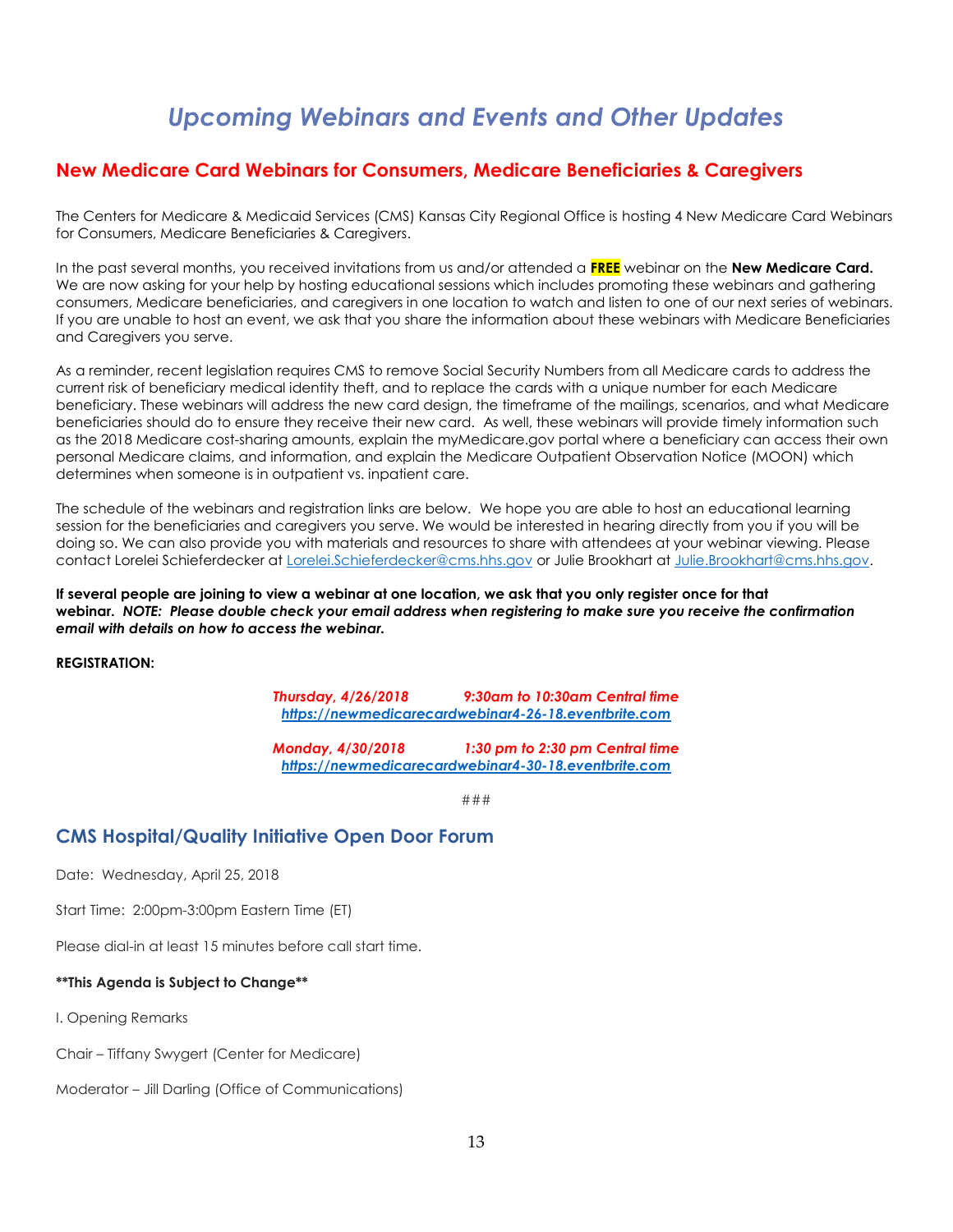### II. Announcements & Updates

- FY 2019 Inpatient Prospective Payment System/Long Term Care Hospitals (IPPS/LTCH) Notice of Proposed Rulemaking: Update and other payment policy provisions
- Training Announcement for May in-person trainings for the IRF QRP and LTCH QRP. Links for additional details are available at the following links
- IRF: [https://www.cms.gov/Medicare/Quality-Initiatives-Patient-Assessment-Instruments/IRF-Quality-Reporting/IRF-](http://links.govdelivery.com/track?type=click&enid=ZWFzPTEmbXNpZD0mYXVpZD0mbWFpbGluZ2lkPTIwMTgwNDIwLjg4NzQzMjAxJm1lc3NhZ2VpZD1NREItUFJELUJVTC0yMDE4MDQyMC44ODc0MzIwMSZkYXRhYmFzZWlkPTEwMDEmc2VyaWFsPTE4Mjk3MzQzJmVtYWlsaWQ9bG9yZWxlaS5zY2hpZWZlcmRlY2tlckBjbXMuaGhzLmdvdiZ1c2VyaWQ9bG9yZWxlaS5zY2hpZWZlcmRlY2tlckBjbXMuaGhzLmdvdiZ0YXJnZXRpZD0mZmw9JmV4dHJhPU11bHRpdmFyaWF0ZUlkPSYmJg==&&&100&&&https://www.cms.gov/Medicare/Quality-Initiatives-Patient-Assessment-Instruments/IRF-Quality-Reporting/IRF-Quality-Reporting-Training.html)[Quality-Reporting-Training.html](http://links.govdelivery.com/track?type=click&enid=ZWFzPTEmbXNpZD0mYXVpZD0mbWFpbGluZ2lkPTIwMTgwNDIwLjg4NzQzMjAxJm1lc3NhZ2VpZD1NREItUFJELUJVTC0yMDE4MDQyMC44ODc0MzIwMSZkYXRhYmFzZWlkPTEwMDEmc2VyaWFsPTE4Mjk3MzQzJmVtYWlsaWQ9bG9yZWxlaS5zY2hpZWZlcmRlY2tlckBjbXMuaGhzLmdvdiZ1c2VyaWQ9bG9yZWxlaS5zY2hpZWZlcmRlY2tlckBjbXMuaGhzLmdvdiZ0YXJnZXRpZD0mZmw9JmV4dHJhPU11bHRpdmFyaWF0ZUlkPSYmJg==&&&100&&&https://www.cms.gov/Medicare/Quality-Initiatives-Patient-Assessment-Instruments/IRF-Quality-Reporting/IRF-Quality-Reporting-Training.html)
- LTCH: [https://www.cms.gov/Medicare/Quality-Initiatives-Patient-Assessment-Instruments/LTCH-Quality-](http://links.govdelivery.com/track?type=click&enid=ZWFzPTEmbXNpZD0mYXVpZD0mbWFpbGluZ2lkPTIwMTgwNDIwLjg4NzQzMjAxJm1lc3NhZ2VpZD1NREItUFJELUJVTC0yMDE4MDQyMC44ODc0MzIwMSZkYXRhYmFzZWlkPTEwMDEmc2VyaWFsPTE4Mjk3MzQzJmVtYWlsaWQ9bG9yZWxlaS5zY2hpZWZlcmRlY2tlckBjbXMuaGhzLmdvdiZ1c2VyaWQ9bG9yZWxlaS5zY2hpZWZlcmRlY2tlckBjbXMuaGhzLmdvdiZ0YXJnZXRpZD0mZmw9JmV4dHJhPU11bHRpdmFyaWF0ZUlkPSYmJg==&&&101&&&https://www.cms.gov/Medicare/Quality-Initiatives-Patient-Assessment-Instruments/LTCH-Quality-Reporting/LTCH-Quality-Reporting-Training.html)[Reporting/LTCH-Quality-Reporting-Training.html](http://links.govdelivery.com/track?type=click&enid=ZWFzPTEmbXNpZD0mYXVpZD0mbWFpbGluZ2lkPTIwMTgwNDIwLjg4NzQzMjAxJm1lc3NhZ2VpZD1NREItUFJELUJVTC0yMDE4MDQyMC44ODc0MzIwMSZkYXRhYmFzZWlkPTEwMDEmc2VyaWFsPTE4Mjk3MzQzJmVtYWlsaWQ9bG9yZWxlaS5zY2hpZWZlcmRlY2tlckBjbXMuaGhzLmdvdiZ1c2VyaWQ9bG9yZWxlaS5zY2hpZWZlcmRlY2tlckBjbXMuaGhzLmdvdiZ0YXJnZXRpZD0mZmw9JmV4dHJhPU11bHRpdmFyaWF0ZUlkPSYmJg==&&&101&&&https://www.cms.gov/Medicare/Quality-Initiatives-Patient-Assessment-Instruments/LTCH-Quality-Reporting/LTCH-Quality-Reporting-Training.html)
- NEW Hospital Consumer Assessment of Healthcare Providers and Systems (HCAHPS ) Survey Podcast Now Available – Improving Response Rates of HCAHPS Hospitals
- [http://www.hcahpsonline.org/en/podcasts/](http://links.govdelivery.com/track?type=click&enid=ZWFzPTEmbXNpZD0mYXVpZD0mbWFpbGluZ2lkPTIwMTgwNDIwLjg4NzQzMjAxJm1lc3NhZ2VpZD1NREItUFJELUJVTC0yMDE4MDQyMC44ODc0MzIwMSZkYXRhYmFzZWlkPTEwMDEmc2VyaWFsPTE4Mjk3MzQzJmVtYWlsaWQ9bG9yZWxlaS5zY2hpZWZlcmRlY2tlckBjbXMuaGhzLmdvdiZ1c2VyaWQ9bG9yZWxlaS5zY2hpZWZlcmRlY2tlckBjbXMuaGhzLmdvdiZ0YXJnZXRpZD0mZmw9JmV4dHJhPU11bHRpdmFyaWF0ZUlkPSYmJg==&&&102&&&http://www.hcahpsonline.org/en/podcasts/)

### III. Open Q&A

\*\*DATE IS SUBJECT TO CHANGE\*\*

Next CMS Hospital/Quality Initiative Open Door Forum: TBD

#### ODF EMAIL MAILBOX: [Hospital\\_ODF@cms.hhs.gov](mailto:Hospital_ODF@cms.hhs.gov)

This Open Door Forum is not intended for the press, and the remarks are not considered on the record. If you are a member of the Press, you may listen in but please refrain from asking questions during the Q & A portion of the call. If you have inquiries, please contact CMS at [Press@cms.hhs.gov.](mailto:Press@cms.hhs.gov) Thank you.

Open Door Participation Instructions:

This call will be Conference Call Only.

To participate by phone:

Dial: 1-800-837-1935 & Reference Conference ID: 32622211

Persons participating by phone do not need to RSVP. TTY Communications Relay Services are available for the Hearing Impaired. For TTY services dial 7-1-1 or 1-800-855-2880. A Relay Communications Assistant will help.

Encore: 1-855-859-2056; Conference ID: 32622211

Encore is an audio recording of this call that can be accessed by dialing 1-855-859-2056 and entering the Conference ID beginning 2 hours after the call has ended. The recording expires after 2 business days.

For ODF schedule updates and E-Mailing List registration, visit our website at [http://www.cms.gov/OpenDoorForums/.](http://links.govdelivery.com/track?type=click&enid=ZWFzPTEmbXNpZD0mYXVpZD0mbWFpbGluZ2lkPTIwMTgwNDIwLjg4NzQzMjAxJm1lc3NhZ2VpZD1NREItUFJELUJVTC0yMDE4MDQyMC44ODc0MzIwMSZkYXRhYmFzZWlkPTEwMDEmc2VyaWFsPTE4Mjk3MzQzJmVtYWlsaWQ9bG9yZWxlaS5zY2hpZWZlcmRlY2tlckBjbXMuaGhzLmdvdiZ1c2VyaWQ9bG9yZWxlaS5zY2hpZWZlcmRlY2tlckBjbXMuaGhzLmdvdiZ0YXJnZXRpZD0mZmw9JmV4dHJhPU11bHRpdmFyaWF0ZUlkPSYmJg==&&&103&&&https://www.cms.gov/Outreach-and-Education/Outreach/OpenDoorForums/index.html?redirect=/OpenDoorForums/)

\*\*The Provider Ombudsman for the New Medicare Card serves as a CMS resource for the provider community. The Ombudsman will ensure that CMS hears and understands any implementation problems experienced by clinicians, hospitals, suppliers and other providers. Dr. Eugene Freund will be serving in this position. He will also communicate about the New Medicare Card to providers, and collaborate with CMS components to develop solutions to any implementation problems that arise. To reach the Ombudsman, contact: [NMCProviderQuestions@cms.hhs.gov.](mailto:NMCProviderQuestions@cms.hhs.gov)

The Medicare Beneficiary Ombudsman and CMS staff will address inquiries from Medicare beneficiaries and their representatives through existing inquiry processes. Visit Medicare.gov for information on how the Medicare Beneficiary Ombudsman can help you.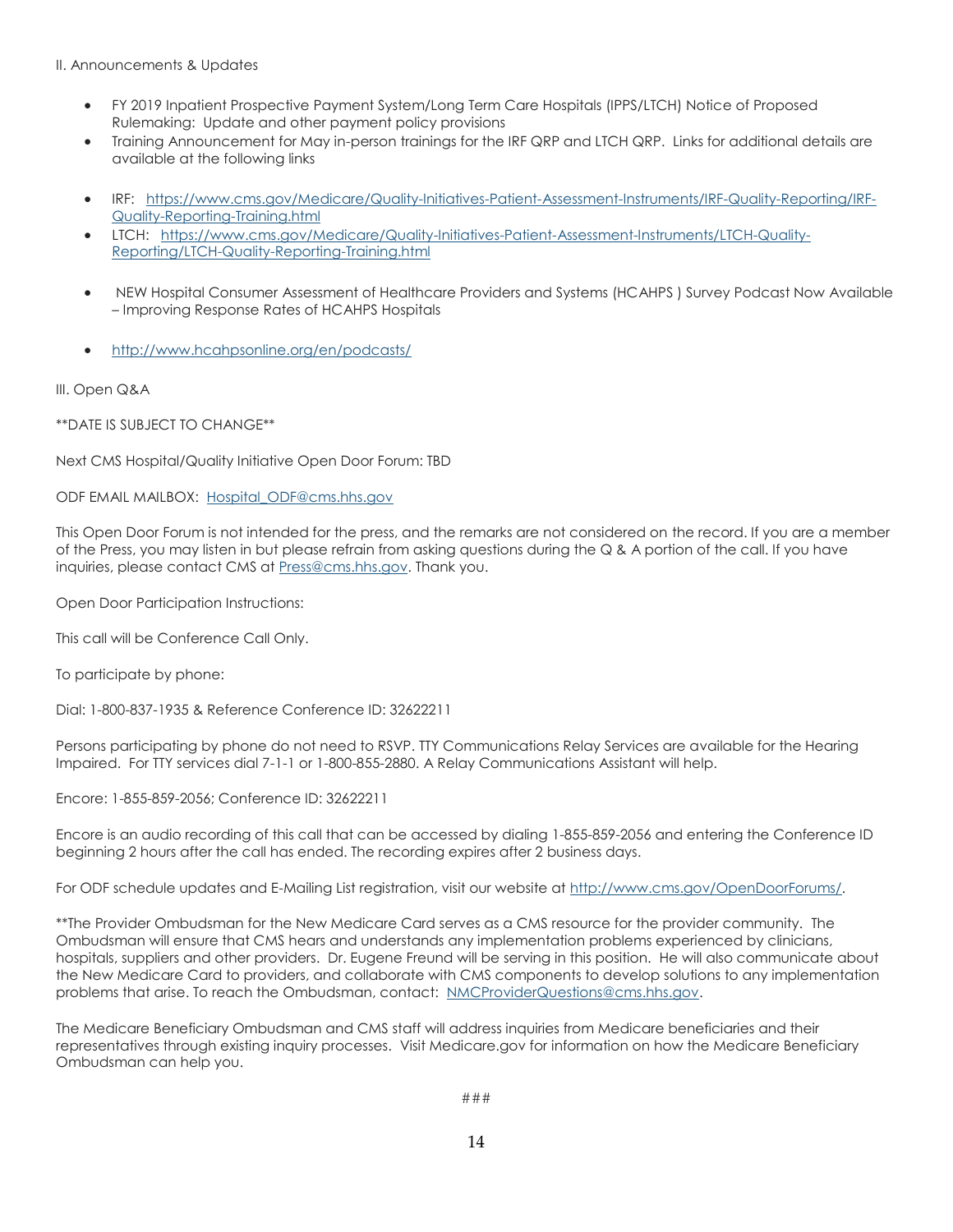### <span id="page-14-0"></span>**IRF and LTCH Provider Training- Registration Now Open**

#### **LTCH QRP Provider In-Person Training Event, May 8-9, 2018**

The Centers for Medicare & Medicaid Services (CMS) will be hosting a 2-day Long-Term Care Hospital (LTCH) Quality Reporting Program (QRP) in-person 'Train the Trainer' event for providers on May 8 and 9, 2018, in Baltimore, MD. See the [LTCH Quality Reporting Training](http://links.govdelivery.com/track?type=click&enid=ZWFzPTEmbXNpZD0mYXVpZD0mbWFpbGluZ2lkPTIwMTgwMzI3Ljg3NTk4NjAxJm1lc3NhZ2VpZD1NREItUFJELUJVTC0yMDE4MDMyNy44NzU5ODYwMSZkYXRhYmFzZWlkPTEwMDEmc2VyaWFsPTE4MjcyOTczJmVtYWlsaWQ9bG9yZWxlaS5zY2hpZWZlcmRlY2tlckBjbXMuaGhzLmdvdiZ1c2VyaWQ9bG9yZWxlaS5zY2hpZWZlcmRlY2tlckBjbXMuaGhzLmdvdiZ0YXJnZXRpZD0mZmw9JmV4dHJhPU11bHRpdmFyaWF0ZUlkPSYmJg==&&&100&&&https://www.cms.gov/Medicare/Quality-Initiatives-Patient-Assessment-Instruments/LTCH-Quality-Reporting/LTCH-Quality-Reporting-Training.html) webpage for details.

#### **IRF QRP Provider In-Person Training Event, May 9-10, 2018**

The Centers for Medicare & Medicaid Services (CMS) will be hosting a 2-day Inpatient Rehabilitation Facility (IRF) Quality Reporting Program (QRP) in-person 'Train the Trainer' event for providers on May 9 and 10, 2018, in Baltimore, MD. See the [IRF Quality Reporting Training](http://links.govdelivery.com/track?type=click&enid=ZWFzPTEmbXNpZD0mYXVpZD0mbWFpbGluZ2lkPTIwMTgwMzI3Ljg3NTk4NjAxJm1lc3NhZ2VpZD1NREItUFJELUJVTC0yMDE4MDMyNy44NzU5ODYwMSZkYXRhYmFzZWlkPTEwMDEmc2VyaWFsPTE4MjcyOTczJmVtYWlsaWQ9bG9yZWxlaS5zY2hpZWZlcmRlY2tlckBjbXMuaGhzLmdvdiZ1c2VyaWQ9bG9yZWxlaS5zY2hpZWZlcmRlY2tlckBjbXMuaGhzLmdvdiZ0YXJnZXRpZD0mZmw9JmV4dHJhPU11bHRpdmFyaWF0ZUlkPSYmJg==&&&101&&&https://www.cms.gov/Medicare/Quality-Initiatives-Patient-Assessment-Instruments/IRF-Quality-Reporting/IRF-Quality-Reporting-Training.html) webpage for details.

###

### <span id="page-14-1"></span>**HHS Community Health News**

Opioid Announcements from the National Rx Summit

[NIH Launches HEAL Initiative, Doubles Funding to Accelerate Scientific Solutions to Stem National Opioid Epidemic](https://www.nih.gov/heal-initiative) At the 2018 National Rx Drug Abuse and Heroin Summit, National Institutes of Health (NIH) Director Francis S. Collins, announced the launch of the [HEAL \(Helping to End Addiction Long-term\) Initiative,](https://www.nih.gov/heal-initiative) an aggressive, trans-agency effort to speed scientific solutions to stem the national opioid public health crisis. Toward this effort, NIH is nearly doubling funding for research on opioid misuse/addiction and pain from approximately \$600 million in fiscal year 2016 to \$1.1 billion in fiscal year 2018, made possible from a funding boost by Congress. Read more [here.](https://www.nih.gov/heal-initiative)

#### [Surgeon General Released Public Health Advisory on Naloxone, an Opioid Overdose Reversing Drug](https://www.hhs.gov/about/news/2018/04/05/surgeon-general-releases-advisory-on-naloxone-an-opioid-overdose-reversing-drug.html)

U.S. Surgeon General Jerome M. Adams, M.D., M.P.H., has released a **public health advisory** to urge more Americans to carry a potentially lifesaving medication that can reverse the effects of an opioid overdose. The medication, naloxone, is already carried by many first responders, such as EMTs and police officers. The Surgeon General is now recommending that more individuals, including family, friends, and those who are personally at risk for an opioid overdose, also keep the drug on hand. Read more [here.](https://www.hhs.gov/about/news/2018/04/05/surgeon-general-releases-advisory-on-naloxone-an-opioid-overdose-reversing-drug.html) Stay engaged through @Surgeon General

#### National Drug Take Back Day-- April 28, 2018

[National Prescription Drug Take Back Days](https://www.deadiversion.usdoj.gov/drug_disposal/takeback/) can be an easy, collaborative activity to join. Many Americans are not aware that medicines that linger in home cabinets are highly susceptible to diversion, misuse, and abuse—with [more than 50% of people who misuse prescription pain killers gained access to them through a friend or relative.](https://www.samhsa.gov/atod/opioids) By partnering with the local pharmacies, law enforcement or even a long-term care facility, you can address one of the more pressing challenges of the epidemic. Last year, the National Prescription Drug Take Back Day collected a total weight of pounds: 900,386 lbs. (450 Tons). [Locate a collection site](https://apps.deadiversion.usdoj.gov/NTBI/NTBI-PUB.pub?_flowExecutionKey=_cDB7E2CF2-7F14-7021-FC27-10013DFC05DF_k859124E6-4CEE-FCBF-B156-E762044B2C77) near you and help make your community a safer place.

#### [Free Resources to Reduce Opioid Risk-](http://safety.nsc.org/stop-everyday-killers-supplies) National Security Council

The National Security Council has created warn-me labels and prescription drug disposal envelopes to limit the risk from opioids. To find out more, please visit [www.stopeverydaykillers.org.](http://www.stopeverydaykillers.org/)

The Stericycle Seal&Send Envelope are DEA-compliant 8"x12" envelopes designed to hold up to 8 oz. of medication, of which 4 oz. may be liquid in a sealed container. Stericycle will destroy the medication using a process that is secure and safe for the environment. Envelopes are U.S. postage-paid, pre-addressed and include complete instructions.

#### In the News

[5 Ways to Find the Best Treatment for Opioid Addiction](http://www.futureofpersonalhealth.com/prevention-and-treatment/5-ways-to-find-the-best-treatment-for-opioid-addiction)

In a recent interview, Dr. Elinore McCance-Katz, Assistant Secretary, Substance Abuse and Mental Health Services Administration (SAMHSA), shared the key questions that should be asked of any treatment program in order to ensure your community member and loved one receives effective, long-term care for their substance use disorder.

[Operation Prevention: Resources for Teens, Parents, Schools and Communities](https://www.operationprevention.com/)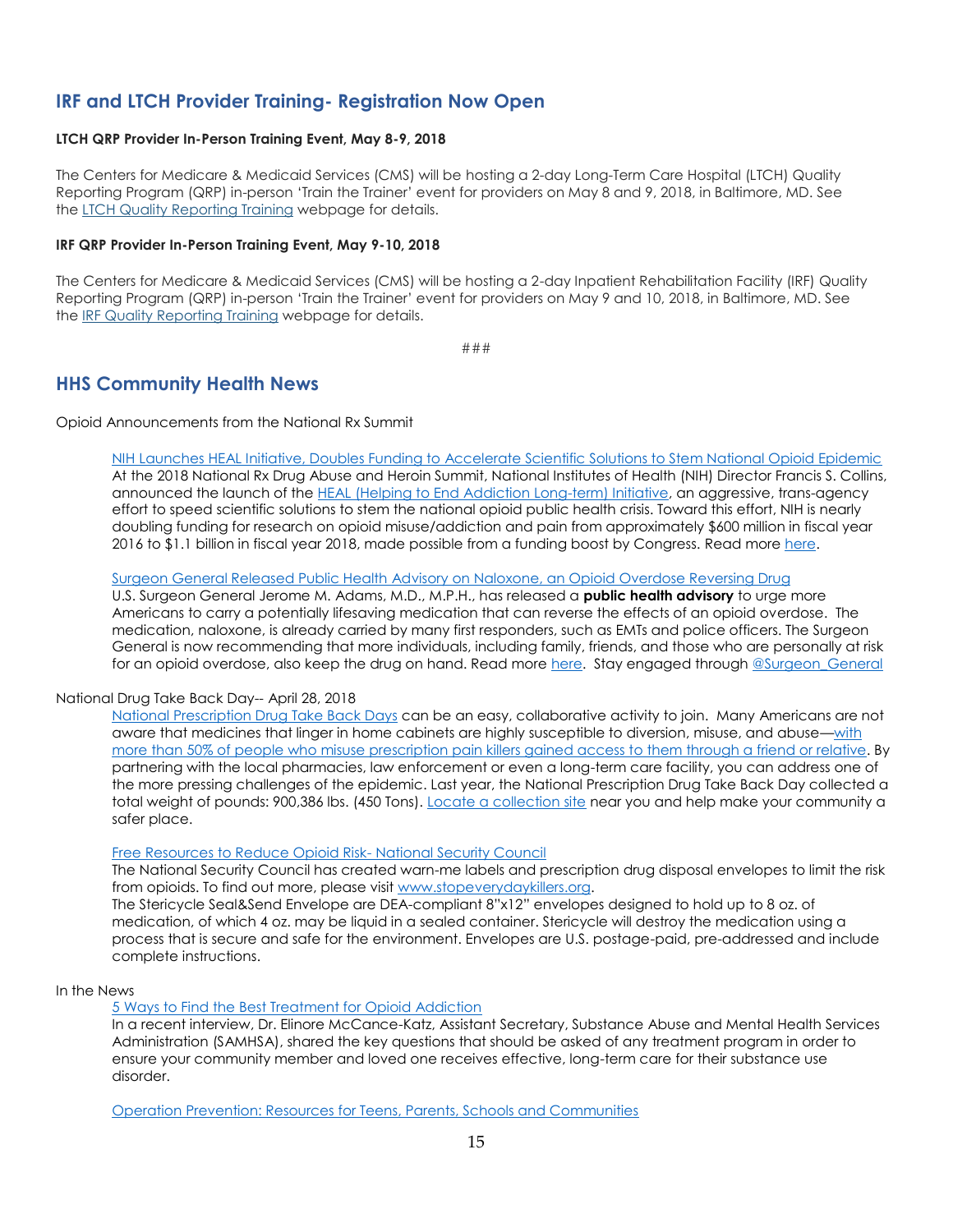The DEA has joined forces with Discovery Education to create [Operation Prevention,](https://www.operationprevention.com/) a comprehensive, NO-COST program to combat opioid misuse. It's available today for every school, home, and state in the nation to help fight prescription opioid misuse and heroin use through free to access and easy-to-use educational resources tailored for elementary, middle and high schoolers. With Virtual Field Trips, Parent Resources, English & Spanish language standards aligned K-12 tools, and a national peer-to-peer video challenge, your community can kick-start lifesaving actions today.

#### National Health Observances!

#### [Alcohol Awareness Month](https://healthfinder.gov/NHO/AprilToolkit.aspx)

Drinking too much alcohol increases people's risk of injuries, violence, drowning, liver disease, and some types of cancer. The good news? We can all do our part to prevent alcohol misuse or abuse. Spread the word about strategies for preventing alcohol misuse or abuse and encourage communities, families, and individuals to get involved. Here's a [toolkit](https://healthfinder.gov/NHO/AprilToolkit.aspx) full of ideas to help you take action today!

#### [May is Older Americans Month!](https://oam.acl.gov/)

[Older Americans Month](https://oam.acl.gov/) is celebrated each May to honor and recognize older Americans for the contributions they make to our families, communities, and society. Get ready by visiting th[e Older Americans Month](https://oam.acl.gov/) website for materials, activity ideas, and resources to help you promote and celebrate this year's theme, **Engage at Every Age.**

###

### <span id="page-15-0"></span>**Medicare Learning Network**

### **[News & Announcements](http://links.govdelivery.com/track?type=click&enid=ZWFzPTEmbXNpZD0mYXVpZD0mbWFpbGluZ2lkPTIwMTgwNDA1Ljg3OTcxNDgxJm1lc3NhZ2VpZD1NREItUFJELUJVTC0yMDE4MDQwNS44Nzk3MTQ4MSZkYXRhYmFzZWlkPTEwMDEmc2VyaWFsPTE4MjgyMjM0JmVtYWlsaWQ9bG9yZWxlaS5zY2hpZWZlcmRlY2tlckBjbXMuaGhzLmdvdiZ1c2VyaWQ9bG9yZWxlaS5zY2hpZWZlcmRlY2tlckBjbXMuaGhzLmdvdiZ0YXJnZXRpZD0mZmw9JmV4dHJhPU11bHRpdmFyaWF0ZUlkPSYmJg==&&&101&&&https://www.cms.gov/Outreach-and-Education/Outreach/FFSProvPartProg/Provider-Partnership-Email-Archive-Items/2018-04-05-eNews.html?DLPage=1&DLEntries=10&DLSort=0&DLSortDir=descending#_Toc510531371)**

- [New Medicare Card: New Numbers Are Confidential](http://links.govdelivery.com/track?type=click&enid=ZWFzPTEmbXNpZD0mYXVpZD0mbWFpbGluZ2lkPTIwMTgwNDE5Ljg4Njc0NTIxJm1lc3NhZ2VpZD1NREItUFJELUJVTC0yMDE4MDQxOS44ODY3NDUyMSZkYXRhYmFzZWlkPTEwMDEmc2VyaWFsPTE4Mjk2NDM0JmVtYWlsaWQ9bG9yZWxlaS5zY2hpZWZlcmRlY2tlckBjbXMuaGhzLmdvdiZ1c2VyaWQ9bG9yZWxlaS5zY2hpZWZlcmRlY2tlckBjbXMuaGhzLmdvdiZ0YXJnZXRpZD0mZmw9JmV4dHJhPU11bHRpdmFyaWF0ZUlkPSYmJg==&&&102&&&https://www.cms.gov/Outreach-and-Education/Outreach/FFSProvPartProg/Provider-Partnership-Email-Archive-Items/2018-04-19-eNews.html?DLPage=1&DLEntries=10&DLSort=0&DLSortDir=descending#_Toc511711028)
- [Market Saturation and Utilization Data Tool](http://links.govdelivery.com/track?type=click&enid=ZWFzPTEmbXNpZD0mYXVpZD0mbWFpbGluZ2lkPTIwMTgwNDE5Ljg4Njc0NTIxJm1lc3NhZ2VpZD1NREItUFJELUJVTC0yMDE4MDQxOS44ODY3NDUyMSZkYXRhYmFzZWlkPTEwMDEmc2VyaWFsPTE4Mjk2NDM0JmVtYWlsaWQ9bG9yZWxlaS5zY2hpZWZlcmRlY2tlckBjbXMuaGhzLmdvdiZ1c2VyaWQ9bG9yZWxlaS5zY2hpZWZlcmRlY2tlckBjbXMuaGhzLmdvdiZ0YXJnZXRpZD0mZmw9JmV4dHJhPU11bHRpdmFyaWF0ZUlkPSYmJg==&&&103&&&https://www.cms.gov/Outreach-and-Education/Outreach/FFSProvPartProg/Provider-Partnership-Email-Archive-Items/2018-04-19-eNews.html?DLPage=1&DLEntries=10&DLSort=0&DLSortDir=descending#_Toc511711029)
- [MIPS Study on Burdens Associated with Reporting Quality Measures: Apply by April 30](http://links.govdelivery.com/track?type=click&enid=ZWFzPTEmbXNpZD0mYXVpZD0mbWFpbGluZ2lkPTIwMTgwNDE5Ljg4Njc0NTIxJm1lc3NhZ2VpZD1NREItUFJELUJVTC0yMDE4MDQxOS44ODY3NDUyMSZkYXRhYmFzZWlkPTEwMDEmc2VyaWFsPTE4Mjk2NDM0JmVtYWlsaWQ9bG9yZWxlaS5zY2hpZWZlcmRlY2tlckBjbXMuaGhzLmdvdiZ1c2VyaWQ9bG9yZWxlaS5zY2hpZWZlcmRlY2tlckBjbXMuaGhzLmdvdiZ0YXJnZXRpZD0mZmw9JmV4dHJhPU11bHRpdmFyaWF0ZUlkPSYmJg==&&&104&&&https://www.cms.gov/Outreach-and-Education/Outreach/FFSProvPartProg/Provider-Partnership-Email-Archive-Items/2018-04-19-eNews.html?DLPage=1&DLEntries=10&DLSort=0&DLSortDir=descending#_Toc511711030)
- [IMPACT Act Transfer of Health Measures: Public Comment Period Ends May 3](http://links.govdelivery.com/track?type=click&enid=ZWFzPTEmbXNpZD0mYXVpZD0mbWFpbGluZ2lkPTIwMTgwNDE5Ljg4Njc0NTIxJm1lc3NhZ2VpZD1NREItUFJELUJVTC0yMDE4MDQxOS44ODY3NDUyMSZkYXRhYmFzZWlkPTEwMDEmc2VyaWFsPTE4Mjk2NDM0JmVtYWlsaWQ9bG9yZWxlaS5zY2hpZWZlcmRlY2tlckBjbXMuaGhzLmdvdiZ1c2VyaWQ9bG9yZWxlaS5zY2hpZWZlcmRlY2tlckBjbXMuaGhzLmdvdiZ0YXJnZXRpZD0mZmw9JmV4dHJhPU11bHRpdmFyaWF0ZUlkPSYmJg==&&&105&&&https://www.cms.gov/Outreach-and-Education/Outreach/FFSProvPartProg/Provider-Partnership-Email-Archive-Items/2018-04-19-eNews.html?DLPage=1&DLEntries=10&DLSort=0&DLSortDir=descending#_Toc511711031)
- [PEPPERs Available for Hospices, SNFs, IRFs, IPFs, CAHs, LTCHs](http://links.govdelivery.com/track?type=click&enid=ZWFzPTEmbXNpZD0mYXVpZD0mbWFpbGluZ2lkPTIwMTgwNDE5Ljg4Njc0NTIxJm1lc3NhZ2VpZD1NREItUFJELUJVTC0yMDE4MDQxOS44ODY3NDUyMSZkYXRhYmFzZWlkPTEwMDEmc2VyaWFsPTE4Mjk2NDM0JmVtYWlsaWQ9bG9yZWxlaS5zY2hpZWZlcmRlY2tlckBjbXMuaGhzLmdvdiZ1c2VyaWQ9bG9yZWxlaS5zY2hpZWZlcmRlY2tlckBjbXMuaGhzLmdvdiZ0YXJnZXRpZD0mZmw9JmV4dHJhPU11bHRpdmFyaWF0ZUlkPSYmJg==&&&106&&&https://www.cms.gov/Outreach-and-Education/Outreach/FFSProvPartProg/Provider-Partnership-Email-Archive-Items/2018-04-19-eNews.html?DLPage=1&DLEntries=10&DLSort=0&DLSortDir=descending#_Toc511711032)
- [National Minority Health Month: Partnering](http://links.govdelivery.com/track?type=click&enid=ZWFzPTEmbXNpZD0mYXVpZD0mbWFpbGluZ2lkPTIwMTgwNDE5Ljg4Njc0NTIxJm1lc3NhZ2VpZD1NREItUFJELUJVTC0yMDE4MDQxOS44ODY3NDUyMSZkYXRhYmFzZWlkPTEwMDEmc2VyaWFsPTE4Mjk2NDM0JmVtYWlsaWQ9bG9yZWxlaS5zY2hpZWZlcmRlY2tlckBjbXMuaGhzLmdvdiZ1c2VyaWQ9bG9yZWxlaS5zY2hpZWZlcmRlY2tlckBjbXMuaGhzLmdvdiZ0YXJnZXRpZD0mZmw9JmV4dHJhPU11bHRpdmFyaWF0ZUlkPSYmJg==&&&107&&&https://www.cms.gov/Outreach-and-Education/Outreach/FFSProvPartProg/Provider-Partnership-Email-Archive-Items/2018-04-19-eNews.html?DLPage=1&DLEntries=10&DLSort=0&DLSortDir=descending#_Toc511711033) for Health Equity

### **[Provider Compliance](http://links.govdelivery.com/track?type=click&enid=ZWFzPTEmbXNpZD0mYXVpZD0mbWFpbGluZ2lkPTIwMTgwNDA1Ljg3OTcxNDgxJm1lc3NhZ2VpZD1NREItUFJELUJVTC0yMDE4MDQwNS44Nzk3MTQ4MSZkYXRhYmFzZWlkPTEwMDEmc2VyaWFsPTE4MjgyMjM0JmVtYWlsaWQ9bG9yZWxlaS5zY2hpZWZlcmRlY2tlckBjbXMuaGhzLmdvdiZ1c2VyaWQ9bG9yZWxlaS5zY2hpZWZlcmRlY2tlckBjbXMuaGhzLmdvdiZ0YXJnZXRpZD0mZmw9JmV4dHJhPU11bHRpdmFyaWF0ZUlkPSYmJg==&&&113&&&https://www.cms.gov/Outreach-and-Education/Outreach/FFSProvPartProg/Provider-Partnership-Email-Archive-Items/2018-04-05-eNews.html?DLPage=1&DLEntries=10&DLSort=0&DLSortDir=descending#_Toc510531383)**

[Ophthalmology Services: Questionable Billing and Improper Payments](http://links.govdelivery.com/track?type=click&enid=ZWFzPTEmbXNpZD0mYXVpZD0mbWFpbGluZ2lkPTIwMTgwNDE5Ljg4Njc0NTIxJm1lc3NhZ2VpZD1NREItUFJELUJVTC0yMDE4MDQxOS44ODY3NDUyMSZkYXRhYmFzZWlkPTEwMDEmc2VyaWFsPTE4Mjk2NDM0JmVtYWlsaWQ9bG9yZWxlaS5zY2hpZWZlcmRlY2tlckBjbXMuaGhzLmdvdiZ1c2VyaWQ9bG9yZWxlaS5zY2hpZWZlcmRlY2tlckBjbXMuaGhzLmdvdiZ0YXJnZXRpZD0mZmw9JmV4dHJhPU11bHRpdmFyaWF0ZUlkPSYmJg==&&&109&&&https://www.cms.gov/Outreach-and-Education/Outreach/FFSProvPartProg/Provider-Partnership-Email-Archive-Items/2018-04-19-eNews.html?DLPage=1&DLEntries=10&DLSort=0&DLSortDir=descending#_Toc511711035)

### **[Claims, Pricers & Codes](http://links.govdelivery.com/track?type=click&enid=ZWFzPTEmbXNpZD0mYXVpZD0mbWFpbGluZ2lkPTIwMTgwNDA1Ljg3OTcxNDgxJm1lc3NhZ2VpZD1NREItUFJELUJVTC0yMDE4MDQwNS44Nzk3MTQ4MSZkYXRhYmFzZWlkPTEwMDEmc2VyaWFsPTE4MjgyMjM0JmVtYWlsaWQ9bG9yZWxlaS5zY2hpZWZlcmRlY2tlckBjbXMuaGhzLmdvdiZ1c2VyaWQ9bG9yZWxlaS5zY2hpZWZlcmRlY2tlckBjbXMuaGhzLmdvdiZ0YXJnZXRpZD0mZmw9JmV4dHJhPU11bHRpdmFyaWF0ZUlkPSYmJg==&&&115&&&https://www.cms.gov/Outreach-and-Education/Outreach/FFSProvPartProg/Provider-Partnership-Email-Archive-Items/2018-04-05-eNews.html?DLPage=1&DLEntries=10&DLSort=0&DLSortDir=descending#_Toc510531385)**

April 2018 [OPPS Pricer File](http://links.govdelivery.com/track?type=click&enid=ZWFzPTEmbXNpZD0mYXVpZD0mbWFpbGluZ2lkPTIwMTgwNDE5Ljg4Njc0NTIxJm1lc3NhZ2VpZD1NREItUFJELUJVTC0yMDE4MDQxOS44ODY3NDUyMSZkYXRhYmFzZWlkPTEwMDEmc2VyaWFsPTE4Mjk2NDM0JmVtYWlsaWQ9bG9yZWxlaS5zY2hpZWZlcmRlY2tlckBjbXMuaGhzLmdvdiZ1c2VyaWQ9bG9yZWxlaS5zY2hpZWZlcmRlY2tlckBjbXMuaGhzLmdvdiZ0YXJnZXRpZD0mZmw9JmV4dHJhPU11bHRpdmFyaWF0ZUlkPSYmJg==&&&111&&&https://www.cms.gov/Outreach-and-Education/Outreach/FFSProvPartProg/Provider-Partnership-Email-Archive-Items/2018-04-19-eNews.html?DLPage=1&DLEntries=10&DLSort=0&DLSortDir=descending#_Toc511711037)

### **[Upcoming Events](http://links.govdelivery.com/track?type=click&enid=ZWFzPTEmbXNpZD0mYXVpZD0mbWFpbGluZ2lkPTIwMTgwNDA1Ljg3OTcxNDgxJm1lc3NhZ2VpZD1NREItUFJELUJVTC0yMDE4MDQwNS44Nzk3MTQ4MSZkYXRhYmFzZWlkPTEwMDEmc2VyaWFsPTE4MjgyMjM0JmVtYWlsaWQ9bG9yZWxlaS5zY2hpZWZlcmRlY2tlckBjbXMuaGhzLmdvdiZ1c2VyaWQ9bG9yZWxlaS5zY2hpZWZlcmRlY2tlckBjbXMuaGhzLmdvdiZ0YXJnZXRpZD0mZmw9JmV4dHJhPU11bHRpdmFyaWF0ZUlkPSYmJg==&&&117&&&https://www.cms.gov/Outreach-and-Education/Outreach/FFSProvPartProg/Provider-Partnership-Email-Archive-Items/2018-04-05-eNews.html?DLPage=1&DLEntries=10&DLSort=0&DLSortDir=descending#_Toc510531387)**

- [Medicare Cost Report e-Filing System Webcast](http://links.govdelivery.com/track?type=click&enid=ZWFzPTEmbXNpZD0mYXVpZD0mbWFpbGluZ2lkPTIwMTgwNDE5Ljg4Njc0NTIxJm1lc3NhZ2VpZD1NREItUFJELUJVTC0yMDE4MDQxOS44ODY3NDUyMSZkYXRhYmFzZWlkPTEwMDEmc2VyaWFsPTE4Mjk2NDM0JmVtYWlsaWQ9bG9yZWxlaS5zY2hpZWZlcmRlY2tlckBjbXMuaGhzLmdvdiZ1c2VyaWQ9bG9yZWxlaS5zY2hpZWZlcmRlY2tlckBjbXMuaGhzLmdvdiZ0YXJnZXRpZD0mZmw9JmV4dHJhPU11bHRpdmFyaWF0ZUlkPSYmJg==&&&113&&&https://www.cms.gov/Outreach-and-Education/Outreach/FFSProvPartProg/Provider-Partnership-Email-Archive-Items/2018-04-19-eNews.html?DLPage=1&DLEntries=10&DLSort=0&DLSortDir=descending#_Toc511711039)  May 1
- [Comparative Billing Report on Spinal Orthoses Suppliers Webinar](http://links.govdelivery.com/track?type=click&enid=ZWFzPTEmbXNpZD0mYXVpZD0mbWFpbGluZ2lkPTIwMTgwMzI5Ljg3Njk0MTQxJm1lc3NhZ2VpZD1NREItUFJELUJVTC0yMDE4MDMyOS44NzY5NDE0MSZkYXRhYmFzZWlkPTEwMDEmc2VyaWFsPTE4Mjc0ODMzJmVtYWlsaWQ9bG9yZWxlaS5zY2hpZWZlcmRlY2tlckBjbXMuaGhzLmdvdiZ1c2VyaWQ9bG9yZWxlaS5zY2hpZWZlcmRlY2tlckBjbXMuaGhzLmdvdiZ0YXJnZXRpZD0mZmw9JmV4dHJhPU11bHRpdmFyaWF0ZUlkPSYmJg==&&&117&&&https://www.cms.gov/Outreach-and-Education/Outreach/FFSProvPartProg/Provider-Partnership-Email-Archive-Items/2018-03-29-eNews.html#_Toc509998099)  May 2
- [LTCH Quality Reporting Program In-Person Training Event](http://links.govdelivery.com/track?type=click&enid=ZWFzPTEmbXNpZD0mYXVpZD0mbWFpbGluZ2lkPTIwMTgwMzI5Ljg3Njk0MTQxJm1lc3NhZ2VpZD1NREItUFJELUJVTC0yMDE4MDMyOS44NzY5NDE0MSZkYXRhYmFzZWlkPTEwMDEmc2VyaWFsPTE4Mjc0ODMzJmVtYWlsaWQ9bG9yZWxlaS5zY2hpZWZlcmRlY2tlckBjbXMuaGhzLmdvdiZ1c2VyaWQ9bG9yZWxlaS5zY2hpZWZlcmRlY2tlckBjbXMuaGhzLmdvdiZ0YXJnZXRpZD0mZmw9JmV4dHJhPU11bHRpdmFyaWF0ZUlkPSYmJg==&&&118&&&https://www.cms.gov/Outreach-and-Education/Outreach/FFSProvPartProg/Provider-Partnership-Email-Archive-Items/2018-03-29-eNews.html#_Toc509998100)  May 8 and 9
- [IRF Quality Reporting Program In-Person Training Event](http://links.govdelivery.com/track?type=click&enid=ZWFzPTEmbXNpZD0mYXVpZD0mbWFpbGluZ2lkPTIwMTgwMzI5Ljg3Njk0MTQxJm1lc3NhZ2VpZD1NREItUFJELUJVTC0yMDE4MDMyOS44NzY5NDE0MSZkYXRhYmFzZWlkPTEwMDEmc2VyaWFsPTE4Mjc0ODMzJmVtYWlsaWQ9bG9yZWxlaS5zY2hpZWZlcmRlY2tlckBjbXMuaGhzLmdvdiZ1c2VyaWQ9bG9yZWxlaS5zY2hpZWZlcmRlY2tlckBjbXMuaGhzLmdvdiZ0YXJnZXRpZD0mZmw9JmV4dHJhPU11bHRpdmFyaWF0ZUlkPSYmJg==&&&119&&&https://www.cms.gov/Outreach-and-Education/Outreach/FFSProvPartProg/Provider-Partnership-Email-Archive-Items/2018-03-29-eNews.html#_Toc509998101)  May 9 and 10
- [Managing Older Adults with Substance Use Disorders Webinar](http://links.govdelivery.com/track?type=click&enid=ZWFzPTEmbXNpZD0mYXVpZD0mbWFpbGluZ2lkPTIwMTgwNDA1Ljg3OTcxNDgxJm1lc3NhZ2VpZD1NREItUFJELUJVTC0yMDE4MDQwNS44Nzk3MTQ4MSZkYXRhYmFzZWlkPTEwMDEmc2VyaWFsPTE4MjgyMjM0JmVtYWlsaWQ9bG9yZWxlaS5zY2hpZWZlcmRlY2tlckBjbXMuaGhzLmdvdiZ1c2VyaWQ9bG9yZWxlaS5zY2hpZWZlcmRlY2tlckBjbXMuaGhzLmdvdiZ0YXJnZXRpZD0mZmw9JmV4dHJhPU11bHRpdmFyaWF0ZUlkPSYmJg==&&&120&&&https://www.cms.gov/Outreach-and-Education/Outreach/FFSProvPartProg/Provider-Partnership-Email-Archive-Items/2018-04-05-eNews.html?DLPage=1&DLEntries=10&DLSort=0&DLSortDir=descending#_Toc510531390)  May 16

### **[Medicare Learning Network® Publications & Multimedia](http://links.govdelivery.com/track?type=click&enid=ZWFzPTEmbXNpZD0mYXVpZD0mbWFpbGluZ2lkPTIwMTgwNDA1Ljg3OTcxNDgxJm1lc3NhZ2VpZD1NREItUFJELUJVTC0yMDE4MDQwNS44Nzk3MTQ4MSZkYXRhYmFzZWlkPTEwMDEmc2VyaWFsPTE4MjgyMjM0JmVtYWlsaWQ9bG9yZWxlaS5zY2hpZWZlcmRlY2tlckBjbXMuaGhzLmdvdiZ1c2VyaWQ9bG9yZWxlaS5zY2hpZWZlcmRlY2tlckBjbXMuaGhzLmdvdiZ0YXJnZXRpZD0mZmw9JmV4dHJhPU11bHRpdmFyaWF0ZUlkPSYmJg==&&&121&&&https://www.cms.gov/Outreach-and-Education/Outreach/FFSProvPartProg/Provider-Partnership-Email-Archive-Items/2018-04-05-eNews.html?DLPage=1&DLEntries=10&DLSort=0&DLSortDir=descending#_Toc510531391)**

- [Quarterly Update to the NCCI PTP Edits, Version 24.2 MLN Matters Article](http://links.govdelivery.com/track?type=click&enid=ZWFzPTEmbXNpZD0mYXVpZD0mbWFpbGluZ2lkPTIwMTgwNDE5Ljg4Njc0NTIxJm1lc3NhZ2VpZD1NREItUFJELUJVTC0yMDE4MDQxOS44ODY3NDUyMSZkYXRhYmFzZWlkPTEwMDEmc2VyaWFsPTE4Mjk2NDM0JmVtYWlsaWQ9bG9yZWxlaS5zY2hpZWZlcmRlY2tlckBjbXMuaGhzLmdvdiZ1c2VyaWQ9bG9yZWxlaS5zY2hpZWZlcmRlY2tlckBjbXMuaGhzLmdvdiZ0YXJnZXRpZD0mZmw9JmV4dHJhPU11bHRpdmFyaWF0ZUlkPSYmJg==&&&117&&&https://www.cms.gov/Outreach-and-Education/Outreach/FFSProvPartProg/Provider-Partnership-Email-Archive-Items/2018-04-19-eNews.html?DLPage=1&DLEntries=10&DLSort=0&DLSortDir=descending#_Toc511711043)  New
- [Change in Type of Service for CPT Code 77067 MLN Matters Article](http://links.govdelivery.com/track?type=click&enid=ZWFzPTEmbXNpZD0mYXVpZD0mbWFpbGluZ2lkPTIwMTgwNDE5Ljg4Njc0NTIxJm1lc3NhZ2VpZD1NREItUFJELUJVTC0yMDE4MDQxOS44ODY3NDUyMSZkYXRhYmFzZWlkPTEwMDEmc2VyaWFsPTE4Mjk2NDM0JmVtYWlsaWQ9bG9yZWxlaS5zY2hpZWZlcmRlY2tlckBjbXMuaGhzLmdvdiZ1c2VyaWQ9bG9yZWxlaS5zY2hpZWZlcmRlY2tlckBjbXMuaGhzLmdvdiZ0YXJnZXRpZD0mZmw9JmV4dHJhPU11bHRpdmFyaWF0ZUlkPSYmJg==&&&118&&&https://www.cms.gov/Outreach-and-Education/Outreach/FFSProvPartProg/Provider-Partnership-Email-Archive-Items/2018-04-19-eNews.html?DLPage=1&DLEntries=10&DLSort=0&DLSortDir=descending#_Toc511711044)  New
- [Ambulance Transportation for SNF Resident in Stay Not Covered by Part A MLN Matters Article](http://links.govdelivery.com/track?type=click&enid=ZWFzPTEmbXNpZD0mYXVpZD0mbWFpbGluZ2lkPTIwMTgwNDE5Ljg4Njc0NTIxJm1lc3NhZ2VpZD1NREItUFJELUJVTC0yMDE4MDQxOS44ODY3NDUyMSZkYXRhYmFzZWlkPTEwMDEmc2VyaWFsPTE4Mjk2NDM0JmVtYWlsaWQ9bG9yZWxlaS5zY2hpZWZlcmRlY2tlckBjbXMuaGhzLmdvdiZ1c2VyaWQ9bG9yZWxlaS5zY2hpZWZlcmRlY2tlckBjbXMuaGhzLmdvdiZ0YXJnZXRpZD0mZmw9JmV4dHJhPU11bHRpdmFyaWF0ZUlkPSYmJg==&&&119&&&https://www.cms.gov/Outreach-and-Education/Outreach/FFSProvPartProg/Provider-Partnership-Email-Archive-Items/2018-04-19-eNews.html?DLPage=1&DLEntries=10&DLSort=0&DLSortDir=descending#_Toc511711045)  New
- [Supervised Exercise Therapy for Symptomatic PAD MLN Matters Article](http://links.govdelivery.com/track?type=click&enid=ZWFzPTEmbXNpZD0mYXVpZD0mbWFpbGluZ2lkPTIwMTgwNDE5Ljg4Njc0NTIxJm1lc3NhZ2VpZD1NREItUFJELUJVTC0yMDE4MDQxOS44ODY3NDUyMSZkYXRhYmFzZWlkPTEwMDEmc2VyaWFsPTE4Mjk2NDM0JmVtYWlsaWQ9bG9yZWxlaS5zY2hpZWZlcmRlY2tlckBjbXMuaGhzLmdvdiZ1c2VyaWQ9bG9yZWxlaS5zY2hpZWZlcmRlY2tlckBjbXMuaGhzLmdvdiZ0YXJnZXRpZD0mZmw9JmV4dHJhPU11bHRpdmFyaWF0ZUlkPSYmJg==&&&120&&&https://www.cms.gov/Outreach-and-Education/Outreach/FFSProvPartProg/Provider-Partnership-Email-Archive-Items/2018-04-19-eNews.html?DLPage=1&DLEntries=10&DLSort=0&DLSortDir=descending#_Toc511711046)  Revised
- [Guidelines for Teaching Physicians, Interns, and Residents Booklet](http://links.govdelivery.com/track?type=click&enid=ZWFzPTEmbXNpZD0mYXVpZD0mbWFpbGluZ2lkPTIwMTgwNDE5Ljg4Njc0NTIxJm1lc3NhZ2VpZD1NREItUFJELUJVTC0yMDE4MDQxOS44ODY3NDUyMSZkYXRhYmFzZWlkPTEwMDEmc2VyaWFsPTE4Mjk2NDM0JmVtYWlsaWQ9bG9yZWxlaS5zY2hpZWZlcmRlY2tlckBjbXMuaGhzLmdvdiZ1c2VyaWQ9bG9yZWxlaS5zY2hpZWZlcmRlY2tlckBjbXMuaGhzLmdvdiZ0YXJnZXRpZD0mZmw9JmV4dHJhPU11bHRpdmFyaWF0ZUlkPSYmJg==&&&121&&&https://www.cms.gov/Outreach-and-Education/Outreach/FFSProvPartProg/Provider-Partnership-Email-Archive-Items/2018-04-19-eNews.html?DLPage=1&DLEntries=10&DLSort=0&DLSortDir=descending#_Toc511711047)  Revised
- [Billing Information for Rural Providers and Suppliers Booklet](http://links.govdelivery.com/track?type=click&enid=ZWFzPTEmbXNpZD0mYXVpZD0mbWFpbGluZ2lkPTIwMTgwNDE5Ljg4Njc0NTIxJm1lc3NhZ2VpZD1NREItUFJELUJVTC0yMDE4MDQxOS44ODY3NDUyMSZkYXRhYmFzZWlkPTEwMDEmc2VyaWFsPTE4Mjk2NDM0JmVtYWlsaWQ9bG9yZWxlaS5zY2hpZWZlcmRlY2tlckBjbXMuaGhzLmdvdiZ1c2VyaWQ9bG9yZWxlaS5zY2hpZWZlcmRlY2tlckBjbXMuaGhzLmdvdiZ0YXJnZXRpZD0mZmw9JmV4dHJhPU11bHRpdmFyaWF0ZUlkPSYmJg==&&&122&&&https://www.cms.gov/Outreach-and-Education/Outreach/FFSProvPartProg/Provider-Partnership-Email-Archive-Items/2018-04-19-eNews.html?DLPage=1&DLEntries=10&DLSort=0&DLSortDir=descending#_Toc511711048)  Revised
- [ICD-10-CM/PCS: The Next Generation of Coding Booklet](http://links.govdelivery.com/track?type=click&enid=ZWFzPTEmbXNpZD0mYXVpZD0mbWFpbGluZ2lkPTIwMTgwNDE5Ljg4Njc0NTIxJm1lc3NhZ2VpZD1NREItUFJELUJVTC0yMDE4MDQxOS44ODY3NDUyMSZkYXRhYmFzZWlkPTEwMDEmc2VyaWFsPTE4Mjk2NDM0JmVtYWlsaWQ9bG9yZWxlaS5zY2hpZWZlcmRlY2tlckBjbXMuaGhzLmdvdiZ1c2VyaWQ9bG9yZWxlaS5zY2hpZWZlcmRlY2tlckBjbXMuaGhzLmdvdiZ0YXJnZXRpZD0mZmw9JmV4dHJhPU11bHRpdmFyaWF0ZUlkPSYmJg==&&&123&&&https://www.cms.gov/Outreach-and-Education/Outreach/FFSProvPartProg/Provider-Partnership-Email-Archive-Items/2018-04-19-eNews.html?DLPage=1&DLEntries=10&DLSort=0&DLSortDir=descending#_Toc511711049)  Reminder
- [General Equivalence Mappings FAQs Booklet](http://links.govdelivery.com/track?type=click&enid=ZWFzPTEmbXNpZD0mYXVpZD0mbWFpbGluZ2lkPTIwMTgwNDE5Ljg4Njc0NTIxJm1lc3NhZ2VpZD1NREItUFJELUJVTC0yMDE4MDQxOS44ODY3NDUyMSZkYXRhYmFzZWlkPTEwMDEmc2VyaWFsPTE4Mjk2NDM0JmVtYWlsaWQ9bG9yZWxlaS5zY2hpZWZlcmRlY2tlckBjbXMuaGhzLmdvdiZ1c2VyaWQ9bG9yZWxlaS5zY2hpZWZlcmRlY2tlckBjbXMuaGhzLmdvdiZ0YXJnZXRpZD0mZmw9JmV4dHJhPU11bHRpdmFyaWF0ZUlkPSYmJg==&&&124&&&https://www.cms.gov/Outreach-and-Education/Outreach/FFSProvPartProg/Provider-Partnership-Email-Archive-Items/2018-04-19-eNews.html?DLPage=1&DLEntries=10&DLSort=0&DLSortDir=descending#_Toc511711050)  Reminder